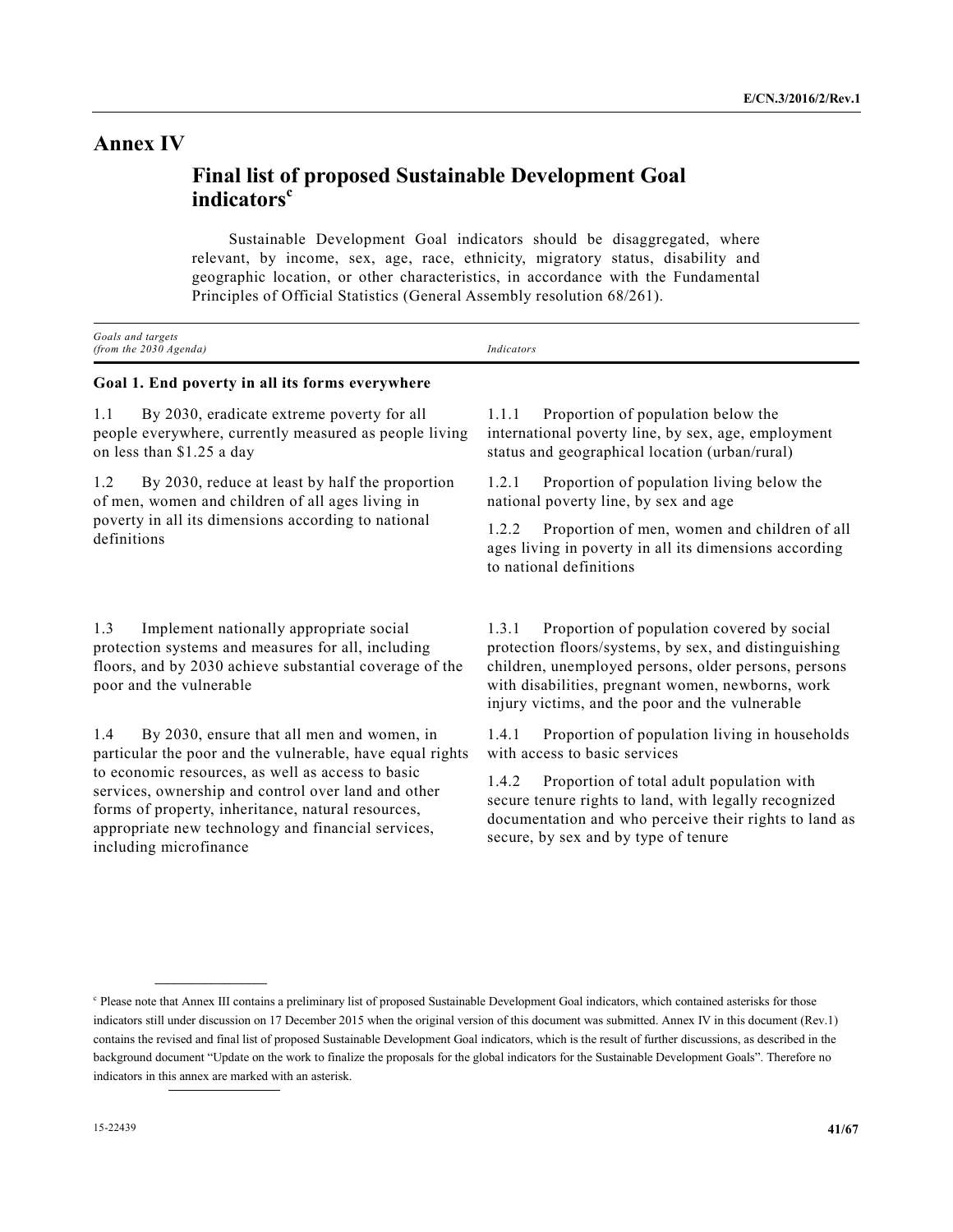| Goals and targets<br>(from the $2030$ Agenda)                                                                                                                                                                                                   | Indicators                                                                                                                                                                  |
|-------------------------------------------------------------------------------------------------------------------------------------------------------------------------------------------------------------------------------------------------|-----------------------------------------------------------------------------------------------------------------------------------------------------------------------------|
| By 2030, build the resilience of the poor and<br>1.5<br>those in vulnerable situations and reduce their exposure<br>and vulnerability to climate-related extreme events and<br>other economic, social and environmental shocks and<br>disasters | 1.5.1 Number of deaths, missing and persons<br>affected by disaster per 100,000 people <sup>d</sup><br>Direct disaster economic loss in relation to<br>152<br>global $GDPd$ |

1.5.3 Number of countries with national and local disaster risk reduction strategies<sup>d</sup>

**\_\_\_\_\_\_\_\_\_\_\_\_\_\_\_\_\_\_** 

<sup>d</sup> An open-ended intergovernmental expert working group on indicators and terminology relating to disaster risk reduction established by the UN General Assembly (A/RES/69/284) is developing a set of indicators to measure global progress in the implementation of the Sendai Framework. These indicators will eventually reflect the agreements on the Sendai Framework indicators.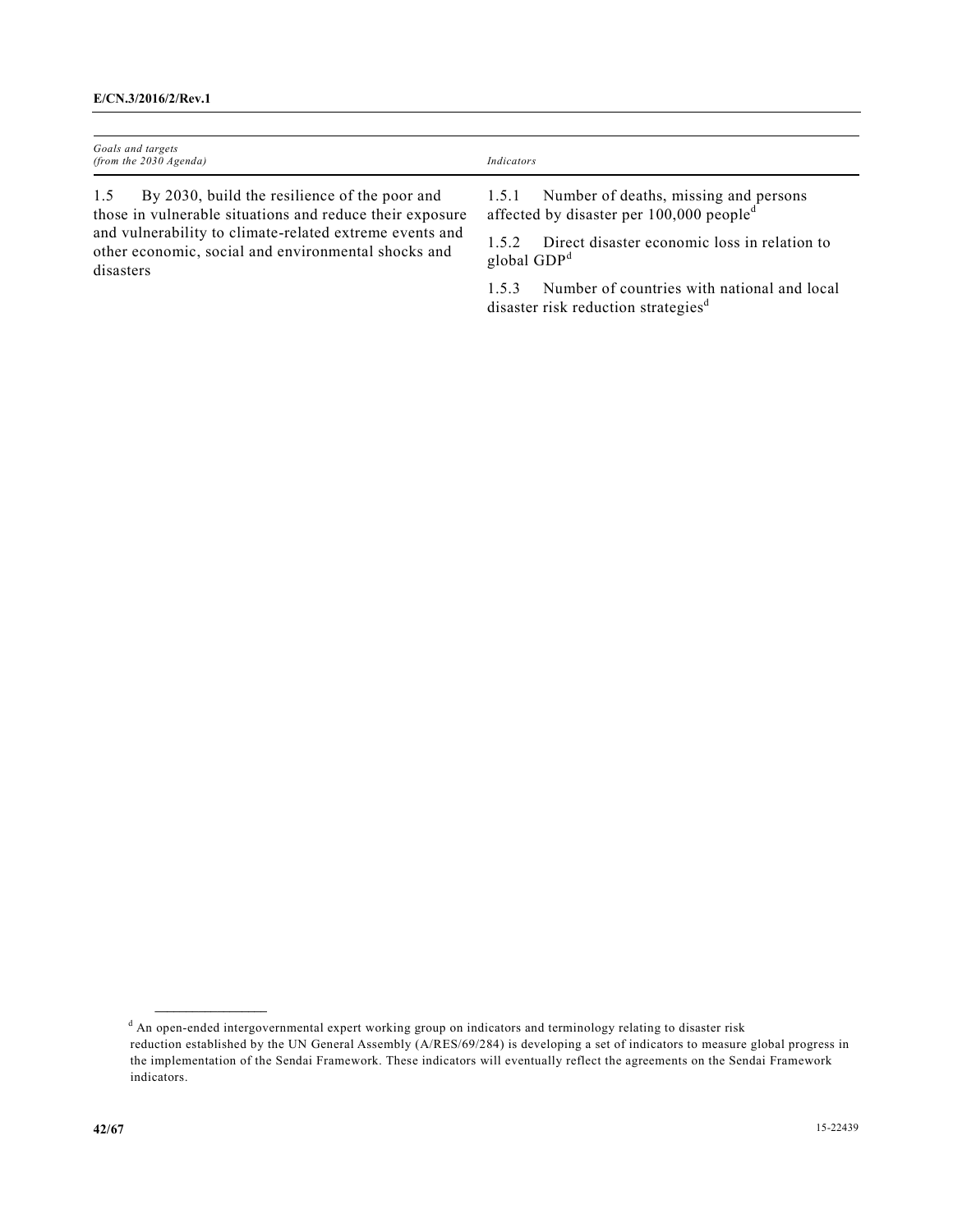| Goals and targets<br>(from the 2030 Agenda)                                                                                                                                                                                                                                                                                                                                                           | Indicators                                                                                                                                                                                                                      |  |
|-------------------------------------------------------------------------------------------------------------------------------------------------------------------------------------------------------------------------------------------------------------------------------------------------------------------------------------------------------------------------------------------------------|---------------------------------------------------------------------------------------------------------------------------------------------------------------------------------------------------------------------------------|--|
| Ensure significant mobilization of resources<br>1.a<br>from a variety of sources, including through enhanced                                                                                                                                                                                                                                                                                          | Proportion of resources allocated by the<br>1.a.1<br>government directly to poverty reduction programmes                                                                                                                        |  |
| development cooperation, in order to provide adequate<br>and predictable means for developing countries, in<br>particular least developed countries, to implement<br>programmes and policies to end poverty in all its<br>dimensions                                                                                                                                                                  | Proportion of total government spending on<br>1.a.2<br>essential services (education, health and social<br>protection)                                                                                                          |  |
| Create sound policy frameworks at the national,<br>1.b<br>regional and international levels, based on pro-poor and<br>gender-sensitive development strategies, to support<br>accelerated investment in poverty eradication actions                                                                                                                                                                    | Proportion of government recurrent and<br>1.b.1<br>capital spending going to sectors that<br>disproportionately benefit women, poor and<br>vulnerable groups                                                                    |  |
| Goal 2. End hunger, achieve food security and improved nutrition and promote sustainable agriculture                                                                                                                                                                                                                                                                                                  |                                                                                                                                                                                                                                 |  |
| By 2030, end hunger and ensure access by all<br>2.1                                                                                                                                                                                                                                                                                                                                                   | Prevalence of undernourishment<br>2.1.1                                                                                                                                                                                         |  |
| people, in particular the poor and people in vulnerable<br>situations, including infants, to safe, nutritious and<br>sufficient food all year round                                                                                                                                                                                                                                                   | Prevalence of moderate or severe food<br>2.1.2<br>insecurity in the population, based on the Food<br><b>Insecurity Experience Scale</b>                                                                                         |  |
| 2.2<br>By 2030, end all forms of malnutrition,<br>including achieving, by 2025, the internationally<br>agreed targets on stunting and wasting in children<br>under 5 years of age, and address the nutritional needs<br>of adolescent girls, pregnant and lactating women and<br>older persons                                                                                                        | Prevalence of stunting (height for age $\leq$ -2<br>2.2.1<br>standard deviation from the median of the World<br>Health Organization (WHO) Child Growth Standards)<br>among children under 5 years of age                        |  |
|                                                                                                                                                                                                                                                                                                                                                                                                       | Prevalence of malnutrition (weight for height<br>2.2.2<br>$\geq$ +2 or <-2 standard deviation from the median of the<br>WHO Child Growth Standards) among children<br>under 5 years of age, by type (wasting and<br>overweight) |  |
| 2.3<br>By 2030, double the agricultural productivity<br>and incomes of small-scale food producers, in particular<br>women, indigenous peoples, family farmers, pastoralists<br>and fishers, including through secure and equal access<br>to land, other productive resources and inputs,<br>knowledge, financial services, markets and<br>opportunities for value addition and non-farm<br>employment | 2.3.1<br>Volume of production per labour unit by<br>classes of farming/pastoral/forestry enterprise size                                                                                                                        |  |
|                                                                                                                                                                                                                                                                                                                                                                                                       | 2.3.2<br>Average income of small-scale food<br>producers, by sex and indigenous status                                                                                                                                          |  |
| 2.4<br>By 2030, ensure sustainable food production<br>systems and implement resilient agricultural practices<br>that increase productivity and production, that help<br>maintain ecosystems, that strengthen capacity for                                                                                                                                                                             | 2.4.1<br>Proportion of agricultural area under<br>productive and sustainable agriculture                                                                                                                                        |  |

adaptation to climate change, extreme weather, drought, flooding and other disasters and that progressively

improve land and soil quality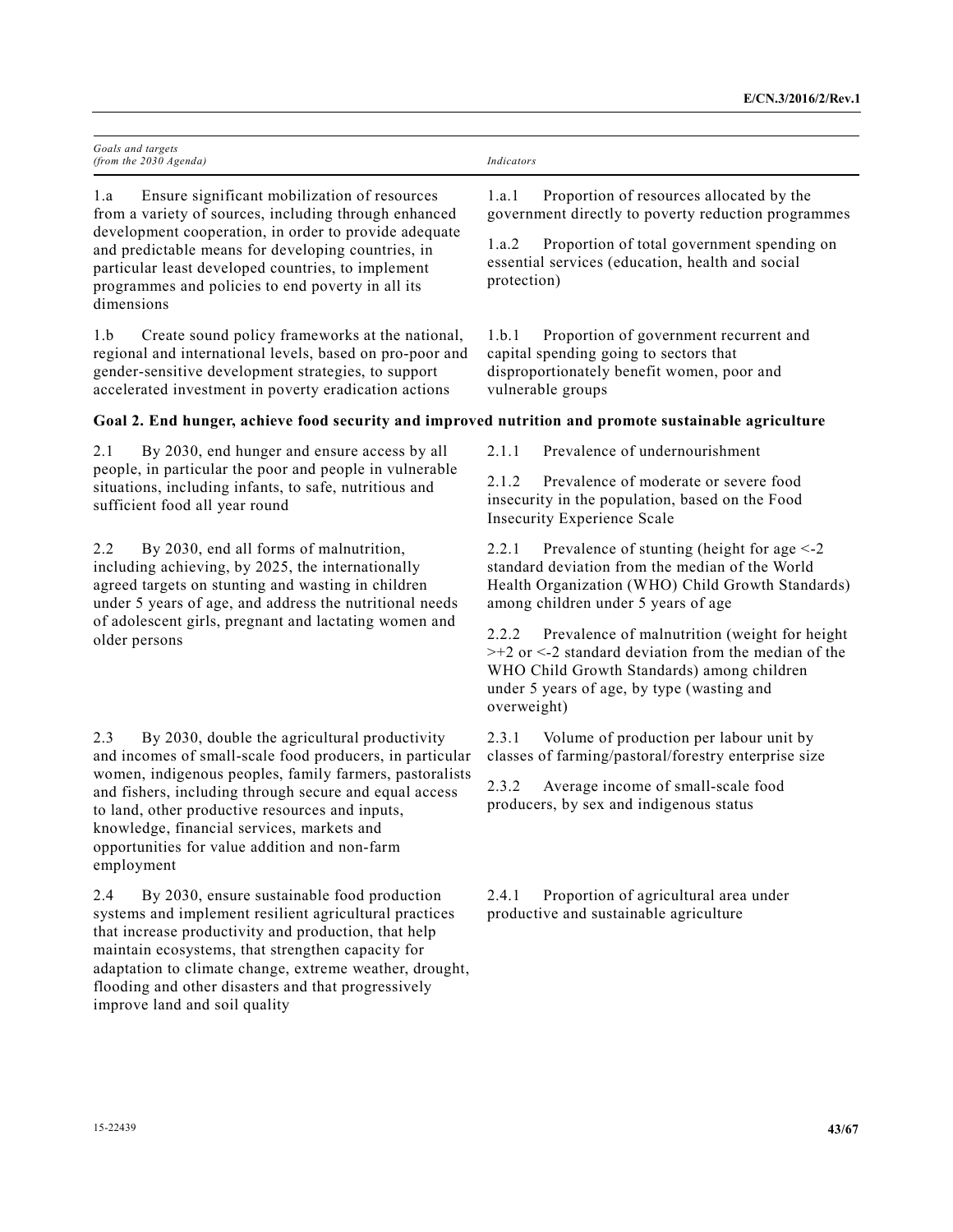| Goals and targets<br>(from the 2030 Agenda)                                                                                                                                                                                                                                                                                                                | Indicators                                                                                                                                         |                                                                                                                            |  |
|------------------------------------------------------------------------------------------------------------------------------------------------------------------------------------------------------------------------------------------------------------------------------------------------------------------------------------------------------------|----------------------------------------------------------------------------------------------------------------------------------------------------|----------------------------------------------------------------------------------------------------------------------------|--|
| 2.5<br>By 2020, maintain the genetic diversity of seeds,<br>cultivated plants and farmed and domesticated animals<br>and their related wild species, including through                                                                                                                                                                                     | 2.5.1<br>Number of plant and animal genetic resources<br>for food and agriculture secured in either medium or<br>long term conservation facilities |                                                                                                                            |  |
| soundly managed and diversified seed and plant banks<br>at the national, regional and international levels, and<br>promote access to and fair and equitable sharing of<br>benefits arising from the utilization of genetic resources<br>and associated traditional knowledge, as internationally<br>agreed                                                 |                                                                                                                                                    | 2.5.2<br>Proportion of local breeds, classified as being<br>at risk, not-at-risk or unknown level of risk of<br>extinction |  |
| Increase investment, including through<br>2.a<br>enhanced international cooperation, in rural<br>infrastructure, agricultural research and extension<br>services, technology development and plant and<br>livestock gene banks in order to enhance agricultural<br>productive capacity in developing countries, in<br>particular least developed countries | 2.a.1                                                                                                                                              | The agriculture orientation index for<br>government expenditures                                                           |  |
|                                                                                                                                                                                                                                                                                                                                                            | 2.a.2<br>sector                                                                                                                                    | Total official flows (official development<br>assistance plus other official flows) to the agriculture                     |  |
| Correct and prevent trade restrictions and<br>2.b                                                                                                                                                                                                                                                                                                          | 2.b.1                                                                                                                                              | Producer Support Estimate                                                                                                  |  |
| distortions in world agricultural markets, including<br>through the parallel elimination of all forms of<br>agricultural export subsidies and all export measures<br>with equivalent effect, in accordance with the mandate<br>of the Doha Development Round                                                                                               | 2.b.2                                                                                                                                              | Agricultural export subsidies                                                                                              |  |
| 2.c<br>Adopt measures to ensure the proper functioning<br>of food commodity markets and their derivatives and<br>facilitate timely access to market information, including<br>on food reserves, in order to help limit extreme food<br>price volatility                                                                                                    | 2.c.1                                                                                                                                              | Indicator of food price anomalies                                                                                          |  |
| Goal 3. Ensure healthy lives and promote well-being for all at all ages                                                                                                                                                                                                                                                                                    |                                                                                                                                                    |                                                                                                                            |  |
| By 2030, reduce the global maternal mortality<br>3.1                                                                                                                                                                                                                                                                                                       | 3.1.1                                                                                                                                              | Maternal mortality ratio                                                                                                   |  |
| ratio to less than 70 per 100,000 live births                                                                                                                                                                                                                                                                                                              | 3.1.2<br>personnel                                                                                                                                 | Proportion of births attended by skilled health                                                                            |  |
| By 2030, end preventable deaths of newborns<br>3.2                                                                                                                                                                                                                                                                                                         | 3.2.1                                                                                                                                              | Under-five mortality rate                                                                                                  |  |
| and children under 5 years of age, with all countries<br>aiming to reduce neonatal mortality to at least as low as<br>12 per 1,000 live births and under-5 mortality to at least<br>as low as 25 per 1,000 live births                                                                                                                                     | 3.2.2                                                                                                                                              | Neonatal mortality rate                                                                                                    |  |
| By 2030, end the epidemics of AIDS,<br>3.3<br>tuberculosis, malaria and neglected tropical diseases<br>and combat hepatitis, water-borne diseases and other<br>communicable diseases                                                                                                                                                                       | Number of new HIV infections per 1,000<br>3.3.1<br>uninfected population, by sex, age and key<br>populations                                       |                                                                                                                            |  |
|                                                                                                                                                                                                                                                                                                                                                            | 3.3.2                                                                                                                                              | Tuberculosis incidence per 1,000 population                                                                                |  |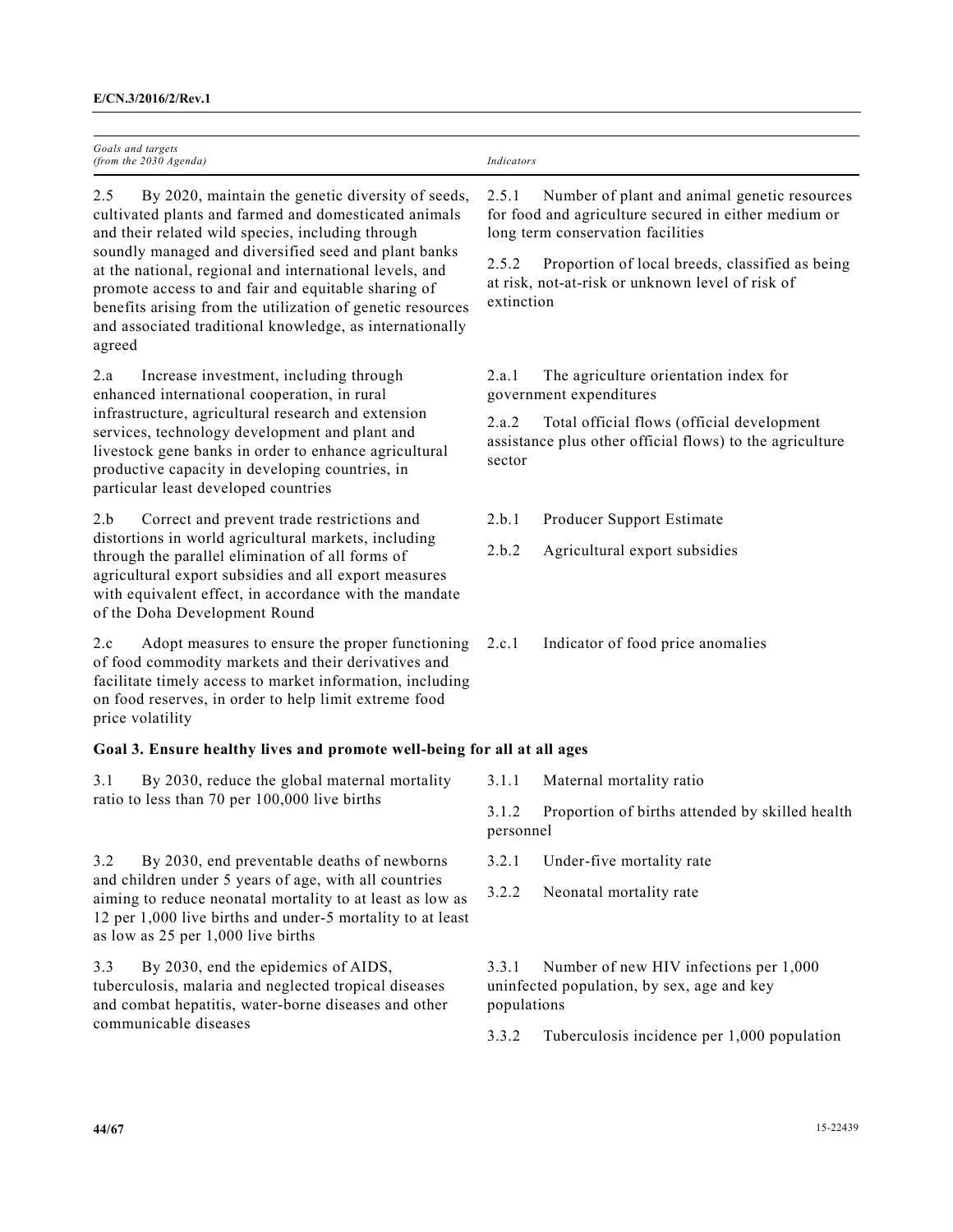| Goals and targets<br>(from the 2030 Agenda)                                                                                                                                                                                                                                                                                                                                                                                                                                                  | Indicators                                                                                                                                                                                                                                                                                                                                                   |
|----------------------------------------------------------------------------------------------------------------------------------------------------------------------------------------------------------------------------------------------------------------------------------------------------------------------------------------------------------------------------------------------------------------------------------------------------------------------------------------------|--------------------------------------------------------------------------------------------------------------------------------------------------------------------------------------------------------------------------------------------------------------------------------------------------------------------------------------------------------------|
|                                                                                                                                                                                                                                                                                                                                                                                                                                                                                              | 3.3.3<br>Malaria incidence per 1,000 population                                                                                                                                                                                                                                                                                                              |
|                                                                                                                                                                                                                                                                                                                                                                                                                                                                                              | 3.3.4<br>Hepatitis B incidence per 100,000 population                                                                                                                                                                                                                                                                                                        |
|                                                                                                                                                                                                                                                                                                                                                                                                                                                                                              | 3.3.5<br>Number of people requiring interventions<br>against neglected tropical diseases                                                                                                                                                                                                                                                                     |
| 3.4<br>By 2030, reduce by one third premature<br>mortality from non-communicable diseases through<br>prevention and treatment and promote mental health<br>and well-being                                                                                                                                                                                                                                                                                                                    | Mortality rate attributed to cardiovascular<br>3.4.1<br>disease, cancer, diabetes or chronic respiratory disease                                                                                                                                                                                                                                             |
|                                                                                                                                                                                                                                                                                                                                                                                                                                                                                              | 3.4.2<br>Suicide mortality rate                                                                                                                                                                                                                                                                                                                              |
| 3.5<br>Strengthen the prevention and treatment of<br>substance abuse, including narcotic drug abuse and<br>harmful use of alcohol                                                                                                                                                                                                                                                                                                                                                            | 3.5.1<br>Coverage of treatment interventions<br>(pharmacological, psychosocial and rehabilitation and<br>aftercare services) for substance use disorders                                                                                                                                                                                                     |
|                                                                                                                                                                                                                                                                                                                                                                                                                                                                                              | Harmful use of alcohol, defined according to<br>3.5.2<br>the national context as alcohol per capita consumption<br>(aged 15 years and older) within a calendar year in<br>litres of pure alcohol                                                                                                                                                             |
| 3.6<br>By 2020, halve the number of global deaths and<br>injuries from road traffic accidents                                                                                                                                                                                                                                                                                                                                                                                                | 3.6.1<br>Death rate due to road traffic injuries                                                                                                                                                                                                                                                                                                             |
| 3.7<br>By 2030, ensure universal access to sexual and<br>reproductive health-care services, including for family<br>planning, information and education, and the integration<br>of reproductive health into national strategies and<br>programmes<br>3.8<br>Achieve universal health coverage, including<br>financial risk protection, access to quality essential<br>health-care services and access to safe, effective, quality<br>and affordable essential medicines and vaccines for all | 3.7.1<br>Proportion of women of reproductive age<br>(aged 15-49 years) who have their need for family<br>planning satisfied with modern methods                                                                                                                                                                                                              |
|                                                                                                                                                                                                                                                                                                                                                                                                                                                                                              | 3.7.2<br>Adolescent birth rate (aged 10-14 years;<br>aged 15-19 years) per 1,000 women in that age group                                                                                                                                                                                                                                                     |
|                                                                                                                                                                                                                                                                                                                                                                                                                                                                                              | Coverage of essential health services (defined<br>3.8.1<br>as the average coverage of essential services based on<br>tracer interventions that include reproductive,<br>maternal, newborn and child health, infectious<br>diseases, noncommunicable diseases and service<br>capacity and access, among the general and the most<br>disadvantaged population) |
|                                                                                                                                                                                                                                                                                                                                                                                                                                                                                              | Number of people covered by health<br>3.8.2<br>insurance or a public health system per 1,000<br>population                                                                                                                                                                                                                                                   |
| 3.9<br>By 2030, substantially reduce the number of<br>9deaths and illnesses from hazardous chemicals and air,<br>water and soil pollution and contamination                                                                                                                                                                                                                                                                                                                                  | 3.9.1<br>Mortality rate attributed to household and<br>ambient air pollution                                                                                                                                                                                                                                                                                 |
|                                                                                                                                                                                                                                                                                                                                                                                                                                                                                              | 3.9.2<br>Mortality rate attributed to unsafe water,<br>unsafe sanitation and lack of hygiene (exposure to<br>unsafe WASH services)                                                                                                                                                                                                                           |
|                                                                                                                                                                                                                                                                                                                                                                                                                                                                                              | 3.9.3<br>Mortality rate attributed to unintentional<br>poisoning                                                                                                                                                                                                                                                                                             |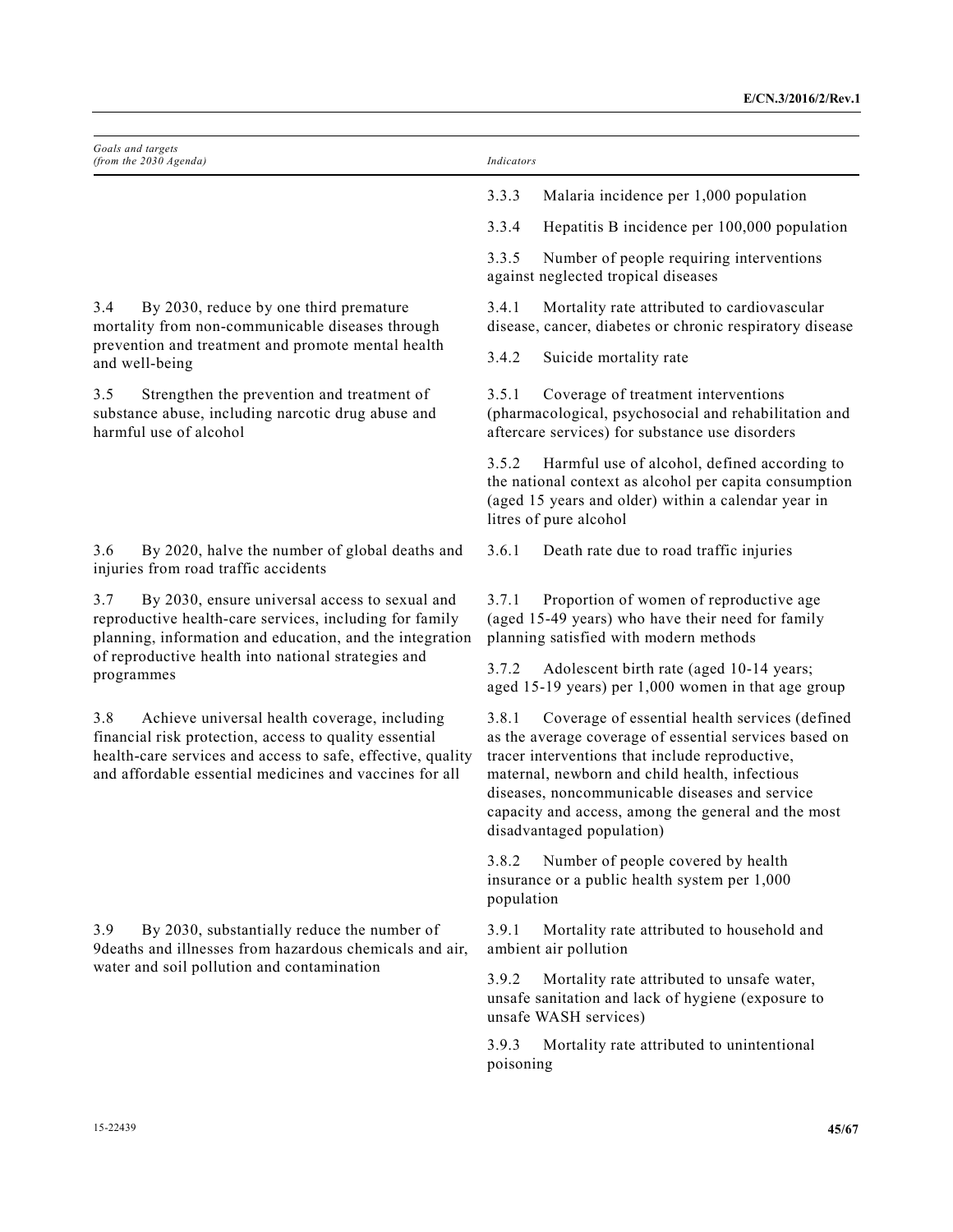| Goals and targets<br>(from the 2030 Agenda)                                                                                                                                                                                                                                                                                                                                                                                                                       | Indicators                                                                                                                                                                                                                                      |
|-------------------------------------------------------------------------------------------------------------------------------------------------------------------------------------------------------------------------------------------------------------------------------------------------------------------------------------------------------------------------------------------------------------------------------------------------------------------|-------------------------------------------------------------------------------------------------------------------------------------------------------------------------------------------------------------------------------------------------|
| 3.a<br>Strengthen the implementation of the World<br>Health Organization Framework Convention on<br>Tobacco Control in all countries, as appropriate                                                                                                                                                                                                                                                                                                              | Age-standardized prevalence of current<br>3.a.1<br>tobacco use among persons aged 15 years and older                                                                                                                                            |
| 3.b<br>Support the research and development of<br>vaccines and medicines for the communicable and<br>non-communicable diseases that primarily affect                                                                                                                                                                                                                                                                                                              | 3.b.1<br>Proportion of the population with access to<br>affordable medicines and vaccines on a sustainable<br>basis                                                                                                                             |
| developing countries, provide access to affordable<br>essential medicines and vaccines, in accordance with the<br>Doha Declaration on the TRIPS Agreement and Public<br>Health, which affirms the right of developing countries<br>to use to the full the provisions in the Agreement on<br>Trade-Related Aspects of Intellectual Property Rights<br>regarding flexibilities to protect public health, and, in<br>particular, provide access to medicines for all | 3.b.2<br>Total net official development assistance to<br>medical research and basic health sectors                                                                                                                                              |
| Substantially increase health financing and the<br>3.c<br>recruitment, development, training and retention of the<br>health workforce in developing countries, especially in<br>least developed countries and small island developing<br><b>States</b>                                                                                                                                                                                                            | 3.c.1<br>Health worker density and distribution                                                                                                                                                                                                 |
| Strengthen the capacity of all countries, in<br>3.d<br>particular developing countries, for early warning, risk<br>reduction and management of national and global health<br>risks                                                                                                                                                                                                                                                                                | International Health Regulations (IHR)<br>3.d.1<br>capacity and health emergency preparedness                                                                                                                                                   |
| Goal 4. Ensure inclusive and equitable quality education and promote lifelong learning opportunities for all                                                                                                                                                                                                                                                                                                                                                      |                                                                                                                                                                                                                                                 |
| By 2030, ensure that all girls and boys complete<br>4.1<br>free, equitable and quality primary and secondary<br>education leading to relevant and effective learning<br>outcomes                                                                                                                                                                                                                                                                                  | Proportion of children and young people: (a)<br>4.1.1<br>in grades $2/3$ ; (b) at the end of primary; and (c) at the<br>end of lower secondary achieving at least a minimum<br>proficiency level in (i) reading and (ii) mathematics,<br>by sex |
| 4.2<br>By 2030, ensure that all girls and boys have<br>access to quality early childhood development, care and<br>pre-primary education so that they are ready for primary<br>education                                                                                                                                                                                                                                                                           | Proportion of children under 5 years of age<br>4.2.1<br>who are developmentally on track in health, learning<br>and psychosocial well-being, by sex                                                                                             |
|                                                                                                                                                                                                                                                                                                                                                                                                                                                                   | Participation rate in organized learning (one<br>4.2.2<br>year before the official primary entry age), by sex                                                                                                                                   |
| 4.3<br>By 2030, ensure equal access for all women and<br>men to affordable and quality technical, vocational and<br>tertiary education, including university                                                                                                                                                                                                                                                                                                      | 4.3.1<br>Participation rate of youth and adults in<br>formal and non-formal education and training in the<br>previous 12 months, by sex                                                                                                         |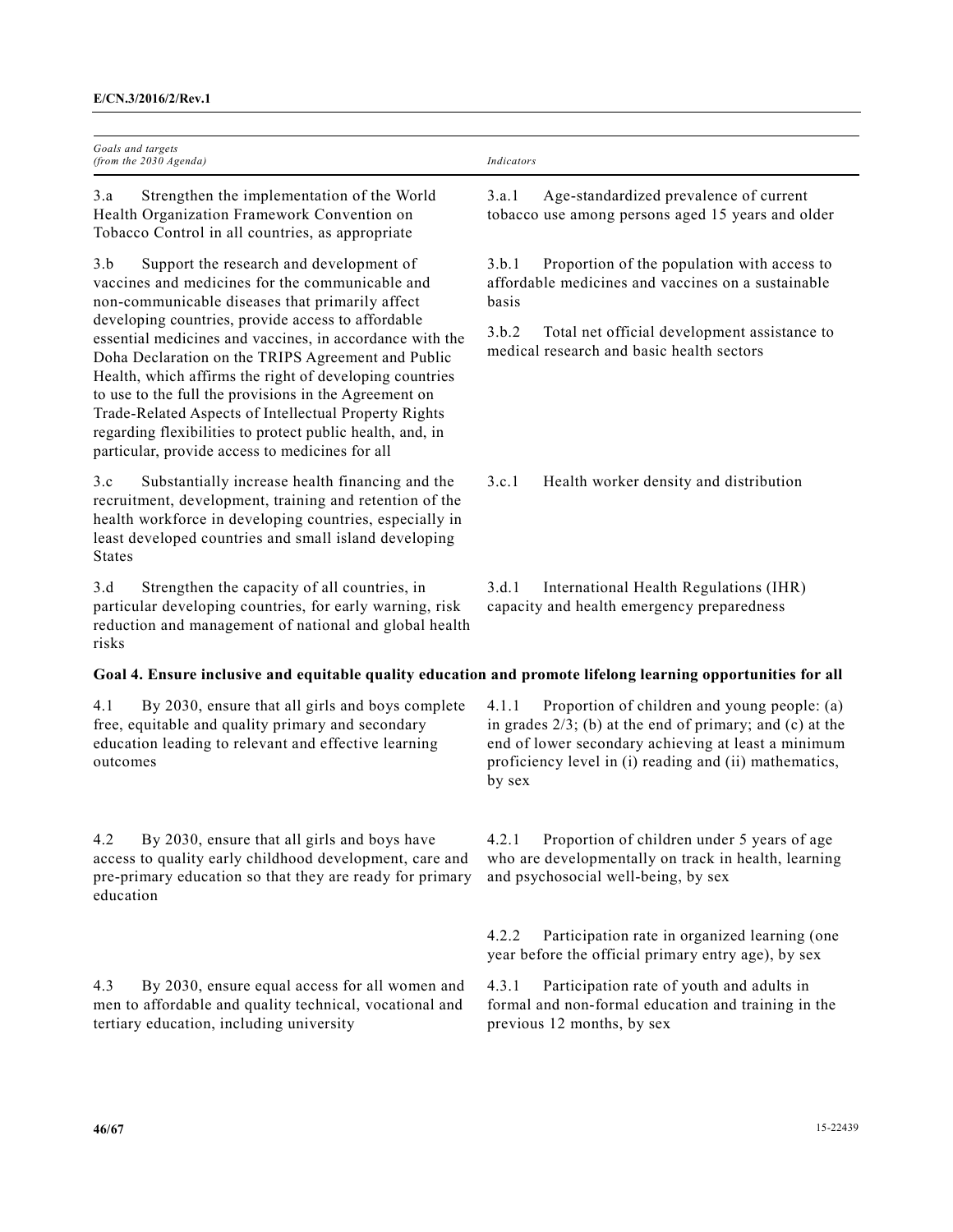| Goals and targets<br>(from the 2030 Agenda) | Indicators |
|---------------------------------------------|------------|
|                                             |            |

4.4 By 2030, substantially increase the number of youth and adults who have relevant skills, including technical and vocational skills, for employment, decent jobs and entrepreneurship

4.5 By 2030, eliminate gender disparities in education and ensure equal access to all levels of education and vocational training for the vulnerable, including persons with disabilities, indigenous peoples and children in vulnerable situations

4.6 By 2030, ensure that all youth and a substantial proportion of adults, both men and women, achieve literacy and numeracy

4.7 By 2030, ensure that all learners acquire the knowledge and skills needed to promote sustainable development, including, among others, through education for sustainable development and sustainable lifestyles, human rights, gender equality, promotion of a culture of peace and non-violence, global citizenship and appreciation of cultural diversity and of culture's contribution to sustainable development

4.a Build and upgrade education facilities that are child, disability and gender sensitive and provide safe, non-violent, inclusive and effective learning environments for all

4.b By 2020, substantially expand globally the number of scholarships available to developing countries, in particular least developed countries, small island developing States and African countries, for enrolment in higher education, including vocational training and information and communications technology, technical, engineering and scientific programmes, in developed countries and other developing countries

## 4.5.1 Parity indices (female/male, rural/urban, bottom/top wealth quintile and others such as disability status, indigenous peoples and conflictaffected as data become available)

4.4.1 Proportion of youth and adults with information and communications technology (ICT)

skills, by type of skill

4.6.1 Percentage of population in a given age group achieving at least a fixed level of proficiency in functional (a) literacy and (b) numeracy skills, by sex

4.7.1 Extent to which (i) global citizenship education and (ii) education for sustainable development, including gender equality and human rights, are mainstreamed at all levels in (a) national education policies, (b) curricula, (c) teacher education and (d) student assessment

4.a.1 Proportion of schools with access to: (a) electricity; (b) the Internet for pedagogical purposes; (c) computers for pedagogical purposes; (d) adapted infrastructure and materials for students with disabilities; (e) basic drinking water; (f) singlesex basic sanitation facilities; and (g) basic handwashing facilities (as per the Water, Sanitation and Hygiene for All (WASH) indicator definitions)

4.b.1 Volume of official development assistance flows for scholarships by sector and type of study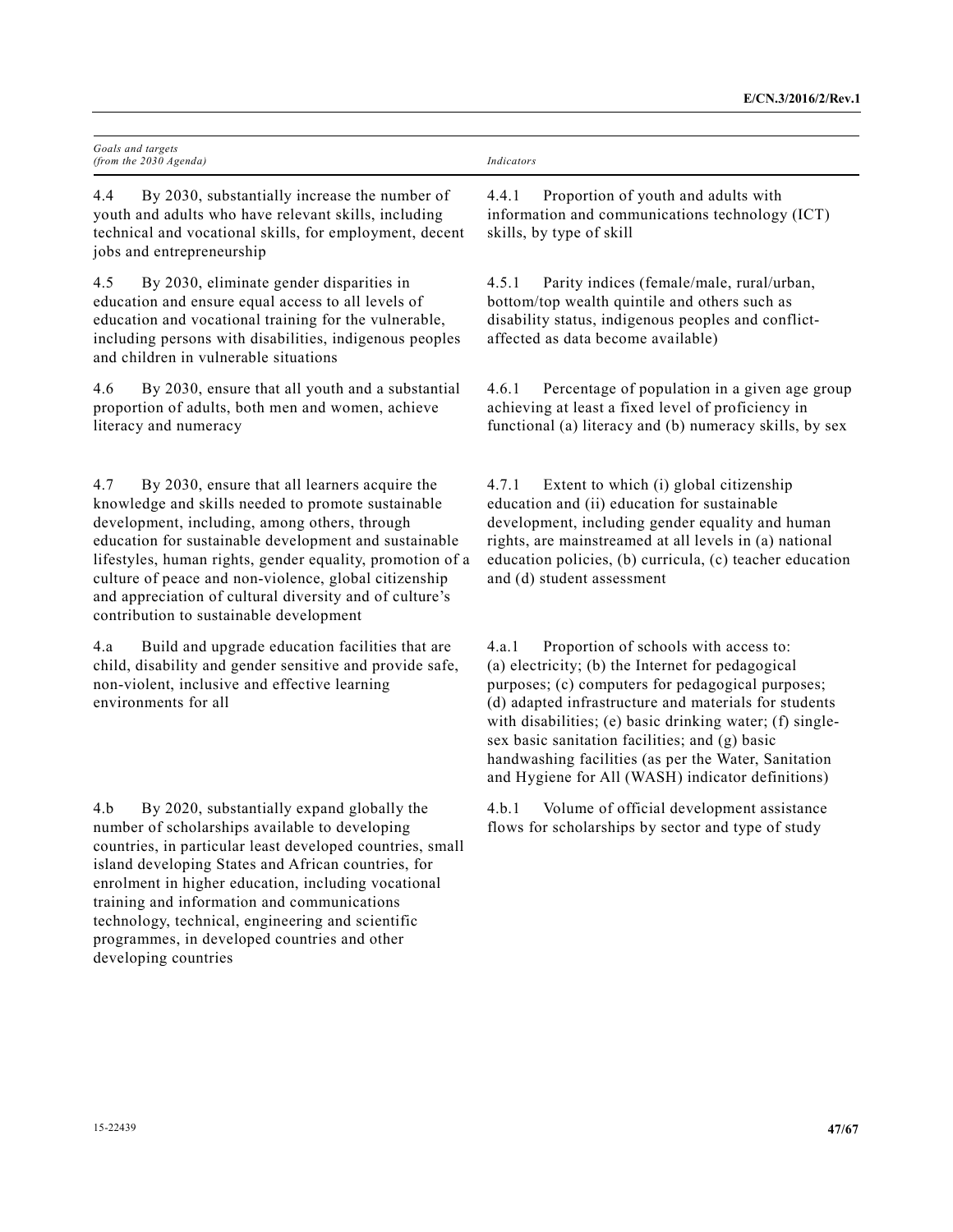| Goals and targets<br>(from the 2030 Agenda)                                                                                                                                                                                                                           | Indicators                                                                                                                                                                                                                                                                                                                     |
|-----------------------------------------------------------------------------------------------------------------------------------------------------------------------------------------------------------------------------------------------------------------------|--------------------------------------------------------------------------------------------------------------------------------------------------------------------------------------------------------------------------------------------------------------------------------------------------------------------------------|
| By 2030, substantially increase the supply of<br>4.c<br>qualified teachers, including through international<br>cooperation for teacher training in developing countries,<br>especially least developed countries and small island<br>developing States                | Proportion of teachers in: (a) pre-primary;<br>4.c.1<br>(b) primary; (c) lower secondary; and (d) upper<br>secondary education who have received at least the<br>minimum organized teacher training (e.g. pedagogical<br>training) pre-service or in-service required for<br>teaching at the relevant level in a given country |
| Goal 5. Achieve gender equality and empower all women and girls                                                                                                                                                                                                       |                                                                                                                                                                                                                                                                                                                                |
| End all forms of discrimination against all<br>5.1<br>women and girls everywhere                                                                                                                                                                                      | 5.1.1<br>Whether or not legal frameworks are in place<br>to promote, enforce and monitor equality and<br>non-discrimination on the basis of sex                                                                                                                                                                                |
| Eliminate all forms of violence against all<br>5.2<br>women and girls in the public and private spheres,<br>including trafficking and sexual and other types of<br>exploitation                                                                                       | Proportion of ever-partnered women and girls<br>5.2.1<br>aged 15 years and older subjected to physical, sexual<br>or psychological violence by a current or former<br>intimate partner, in the previous 12 months, by form<br>of violence and by age                                                                           |
|                                                                                                                                                                                                                                                                       | 5.2.2<br>Proportion of women and girls aged 15 years<br>and older subjected to sexual violence by persons<br>other than an intimate partner, in the previous 12<br>months, by age and place of occurrence                                                                                                                      |
| Eliminate all harmful practices, such as child,<br>5.3<br>early and forced marriage and female genital mutilation                                                                                                                                                     | Proportion of women aged 20-24 years who<br>5.3.1<br>were married or in a union before age 15 and before<br>age 18                                                                                                                                                                                                             |
|                                                                                                                                                                                                                                                                       | Proportion of girls and women aged 15-49<br>5.3.2<br>years who have undergone female genital<br>mutilation/cutting, by age                                                                                                                                                                                                     |
| Recognize and value unpaid care and domestic<br>5.4<br>work through the provision of public services,<br>infrastructure and social protection policies and the<br>promotion of shared responsibility within the household<br>and the family as nationally appropriate | Proportion of time spent on unpaid domestic<br>5.4.1<br>and care work, by sex, age and location                                                                                                                                                                                                                                |
| Ensure women's full and effective participation<br>5.5<br>and equal opportunities for leadership at all levels of<br>decision-making in political, economic and public life                                                                                           | Proportion of seats held by women in national<br>5.5.1<br>parliaments and local governments                                                                                                                                                                                                                                    |
|                                                                                                                                                                                                                                                                       | Proportion of women in managerial positions<br>5.5.2                                                                                                                                                                                                                                                                           |
|                                                                                                                                                                                                                                                                       |                                                                                                                                                                                                                                                                                                                                |
|                                                                                                                                                                                                                                                                       |                                                                                                                                                                                                                                                                                                                                |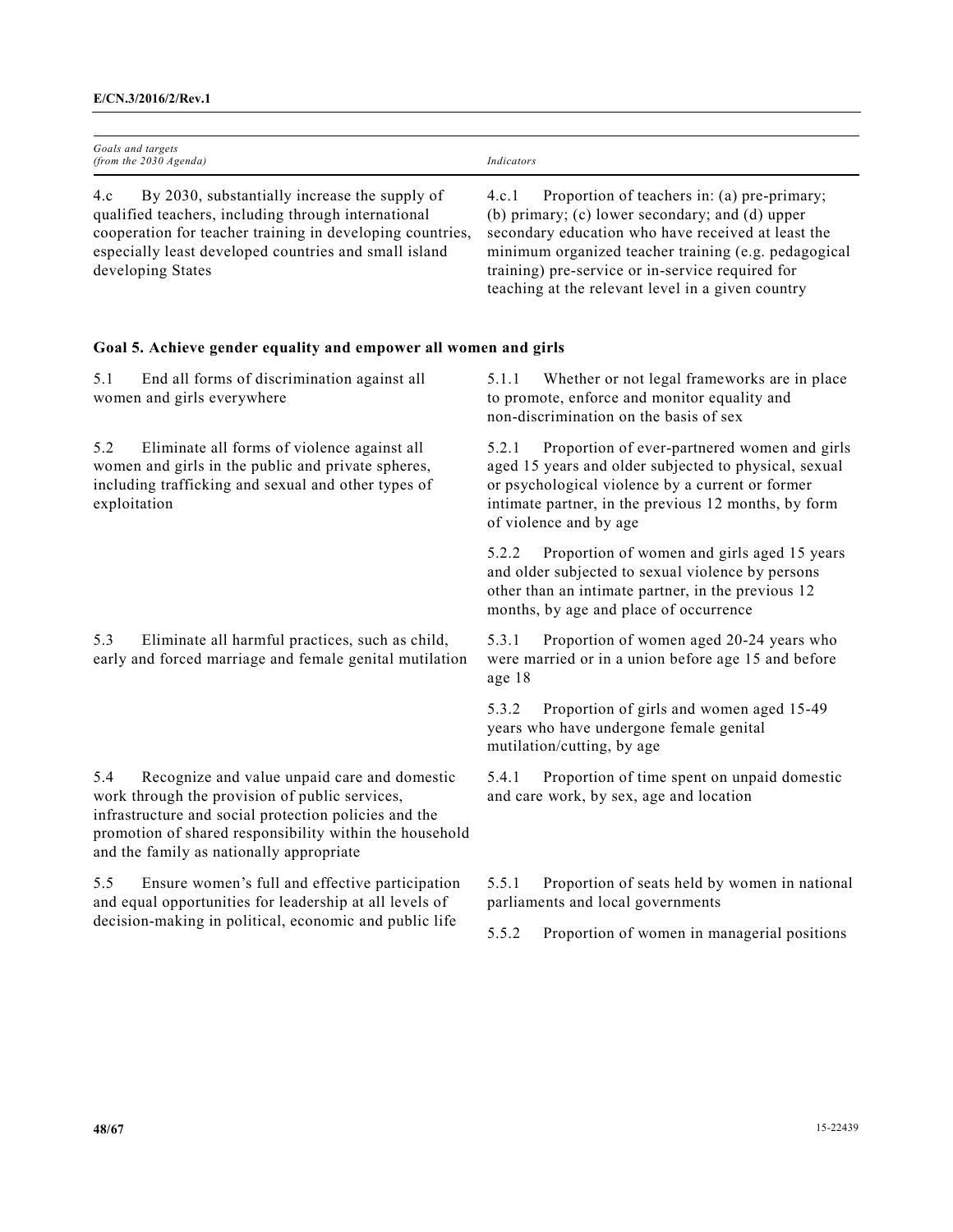|                                                                                                                                                                                                                                                                                                                      | Goals and targets<br>(from the 2030 Agenda)                                                                                                                                                                                                               | Indicators                                                                                                                                                              |                                                                                                                                                                                                                        |
|----------------------------------------------------------------------------------------------------------------------------------------------------------------------------------------------------------------------------------------------------------------------------------------------------------------------|-----------------------------------------------------------------------------------------------------------------------------------------------------------------------------------------------------------------------------------------------------------|-------------------------------------------------------------------------------------------------------------------------------------------------------------------------|------------------------------------------------------------------------------------------------------------------------------------------------------------------------------------------------------------------------|
| 5.6<br>Ensure universal access to sexual and<br>reproductive health and reproductive rights as agreed in<br>accordance with the Programme of Action of the<br>International Conference on Population and<br>Development and the Beijing Platform for Action and<br>the outcome documents of their review conferences |                                                                                                                                                                                                                                                           | Proportion of women aged 15-49 years who<br>5.6.1<br>make their own informed decisions regarding sexual<br>relations, contraceptive use and reproductive health<br>care |                                                                                                                                                                                                                        |
|                                                                                                                                                                                                                                                                                                                      |                                                                                                                                                                                                                                                           | 5.6.2                                                                                                                                                                   | Number of countries with laws and<br>regulations that guarantee women aged 15-49 years<br>access to sexual and reproductive health care,<br>information and education                                                  |
| 5.a                                                                                                                                                                                                                                                                                                                  | Undertake reforms to give women equal rights<br>to economic resources, as well as access to ownership<br>and control over land and other forms of property,<br>financial services, inheritance and natural resources, in<br>accordance with national laws | 5.a.1                                                                                                                                                                   | (a) Proportion of total agricultural population<br>with ownership or secure rights over agricultural land,<br>by sex; and (b) share of women among owners or<br>rights-bearers of agricultural land, by type of tenure |
|                                                                                                                                                                                                                                                                                                                      |                                                                                                                                                                                                                                                           | 5.a.2                                                                                                                                                                   | Proportion of countries where the legal<br>framework (including customary law) guarantees<br>women's equal rights to land ownership and/or control                                                                     |
| 5.b                                                                                                                                                                                                                                                                                                                  | Enhance the use of enabling technology, in<br>particular information and communications technology,<br>to promote the empowerment of women                                                                                                                | 5.b.1                                                                                                                                                                   | Proportion of individuals who own a mobile<br>telephone, by sex                                                                                                                                                        |
| 5.c<br>all levels                                                                                                                                                                                                                                                                                                    | Adopt and strengthen sound policies and<br>enforceable legislation for the promotion of gender<br>equality and the empowerment of all women and girls at                                                                                                  | 5.c.1                                                                                                                                                                   | Proportion of countries with systems to track<br>and make public allocations for gender equality and<br>women's empowerment                                                                                            |
|                                                                                                                                                                                                                                                                                                                      | Goal 6. Ensure availability and sustainable management of water and sanitation for all                                                                                                                                                                    |                                                                                                                                                                         |                                                                                                                                                                                                                        |
| 6.1                                                                                                                                                                                                                                                                                                                  | By 2030, achieve universal and equitable access<br>to safe and affordable drinking water for all                                                                                                                                                          | 6.1.1                                                                                                                                                                   | Proportion of population using safely<br>managed drinking water services                                                                                                                                               |
| 6.2                                                                                                                                                                                                                                                                                                                  | By 2030, achieve access to adequate and<br>equitable sanitation and hygiene for all and end open<br>defecation, paying special attention to the needs of<br>women and girls and those in vulnerable situations                                            | 6.2.1                                                                                                                                                                   | Proportion of population using safely<br>managed sanitation services, including a hand-<br>washing facility with soap and water                                                                                        |
| 6.3                                                                                                                                                                                                                                                                                                                  | By 2030, improve water quality by reducing                                                                                                                                                                                                                | 6.3.1                                                                                                                                                                   | Proportion of wastewater safely treated                                                                                                                                                                                |
|                                                                                                                                                                                                                                                                                                                      | pollution, eliminating dumping and minimizing release<br>of hazardous chemicals and materials, halving the<br>proportion of untreated wastewater and substantially<br>increasing recycling and safe reuse globally                                        | 6.3.2                                                                                                                                                                   | Proportion of bodies of water with good<br>ambient water quality                                                                                                                                                       |
| 6.4                                                                                                                                                                                                                                                                                                                  | By 2030, substantially increase water-use                                                                                                                                                                                                                 | 6.4.1                                                                                                                                                                   | Change in water use efficiency over time                                                                                                                                                                               |
|                                                                                                                                                                                                                                                                                                                      | efficiency across all sectors and ensure sustainable<br>withdrawals and supply of freshwater to address water<br>scarcity and substantially reduce the number of people<br>suffering from water scarcity                                                  | 6.4.2                                                                                                                                                                   | Level of water stress: freshwater withdrawal<br>as a proportion of available freshwater resources                                                                                                                      |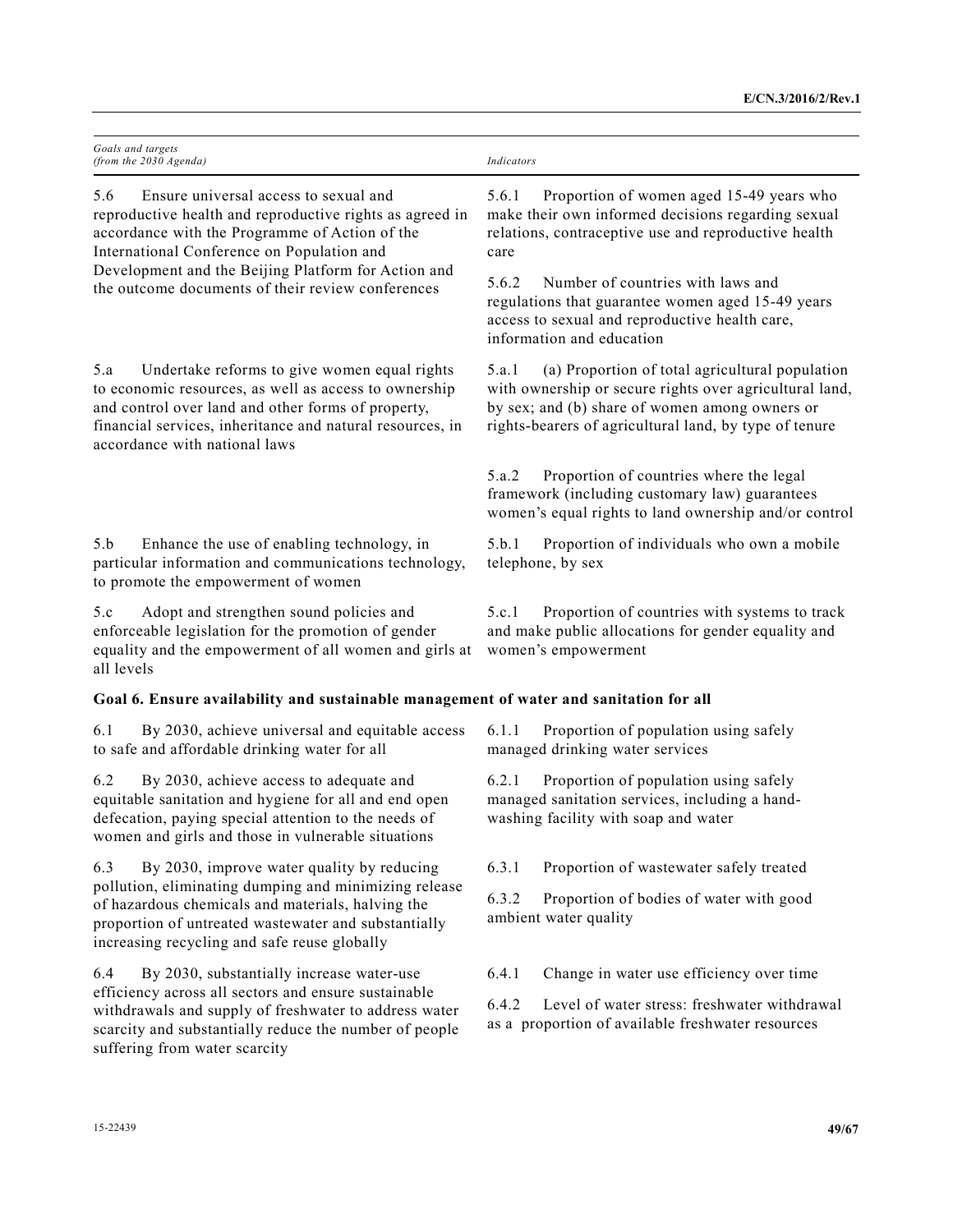| Goals and targets<br>(from the 2030 Agenda)                                                                                                                                                                                                                                                                                                 | Indicators                                                                                                                                                                                                        |
|---------------------------------------------------------------------------------------------------------------------------------------------------------------------------------------------------------------------------------------------------------------------------------------------------------------------------------------------|-------------------------------------------------------------------------------------------------------------------------------------------------------------------------------------------------------------------|
| 6.5<br>By 2030, implement integrated water resources<br>management at all levels, including through                                                                                                                                                                                                                                         | 6.5.1<br>Degree of integrated water resources<br>management implementation (0-100)                                                                                                                                |
| transboundary cooperation as appropriate                                                                                                                                                                                                                                                                                                    | 6.5.2<br>Proportion of transboundary basin area with<br>an operational arrangement for water cooperation                                                                                                          |
| By 2020, protect and restore water-related<br>6.6<br>ecosystems, including mountains, forests, wetlands,<br>rivers, aquifers and lakes                                                                                                                                                                                                      | Change in the extent of water-related<br>6.6.1<br>ecosystems over time                                                                                                                                            |
| By 2030, expand international cooperation and<br>6.a<br>capacity-building support to developing countries in<br>water- and sanitation-related activities and programmes,<br>including water harvesting, desalination, water<br>efficiency, wastewater treatment, recycling and reuse<br>technologies                                        | Amount of water- and sanitation-related<br>6.a.1<br>official development assistance that is part of a<br>government coordinated spending plan                                                                     |
| Support and strengthen the participation of local<br>6.b<br>communities in improving water and sanitation<br>management                                                                                                                                                                                                                     | Proportion of local administrative units with<br>6.b.1<br>established and operational policies and procedures<br>for participation of local communities in water and<br>sanitation management                     |
| Goal 7. Ensure access to affordable, reliable, sustainable and modern energy for all                                                                                                                                                                                                                                                        |                                                                                                                                                                                                                   |
| By 2030, ensure universal access to affordable,<br>7.1<br>reliable and modern energy services                                                                                                                                                                                                                                               | Proportion of population with access to<br>7.1.1<br>electricity                                                                                                                                                   |
|                                                                                                                                                                                                                                                                                                                                             | 7.1.2<br>Proportion of population with primary<br>reliance on clean fuels and technology                                                                                                                          |
| By 2030, increase substantially the share of<br>7.2<br>renewable energy in the global energy mix                                                                                                                                                                                                                                            | 7.2.1<br>Renewable energy share in the total final<br>energy consumption                                                                                                                                          |
| By 2030, double the global rate of improvement<br>7.3<br>in energy efficiency                                                                                                                                                                                                                                                               | Energy intensity measured in terms of<br>7.3.1<br>primary energy and gross domestic product (GDP)                                                                                                                 |
| By 2030, enhance international cooperation to<br>7.a<br>facilitate access to clean energy research and<br>technology, including renewable energy, energy<br>efficiency and advanced and cleaner fossil-fuel<br>technology, and promote investment in energy<br>infrastructure and clean energy technology                                   | 7.a.1<br>Mobilized amount of United States dollars per<br>year starting in 2020 accountable towards the<br>\$100 billion commitment                                                                               |
| By 2030, expand infrastructure and upgrade<br>7.b<br>technology for supplying modern and sustainable<br>energy services for all in developing countries, in<br>particular least developed countries, small island<br>developing States and landlocked developing countries,<br>in accordance with their respective programmes of<br>support | 7.b.1<br>Investments in energy efficiency as a<br>percentage of GDP and the amount of foreign direct<br>investment in financial transfer for infrastructure and<br>technology to sustainable development services |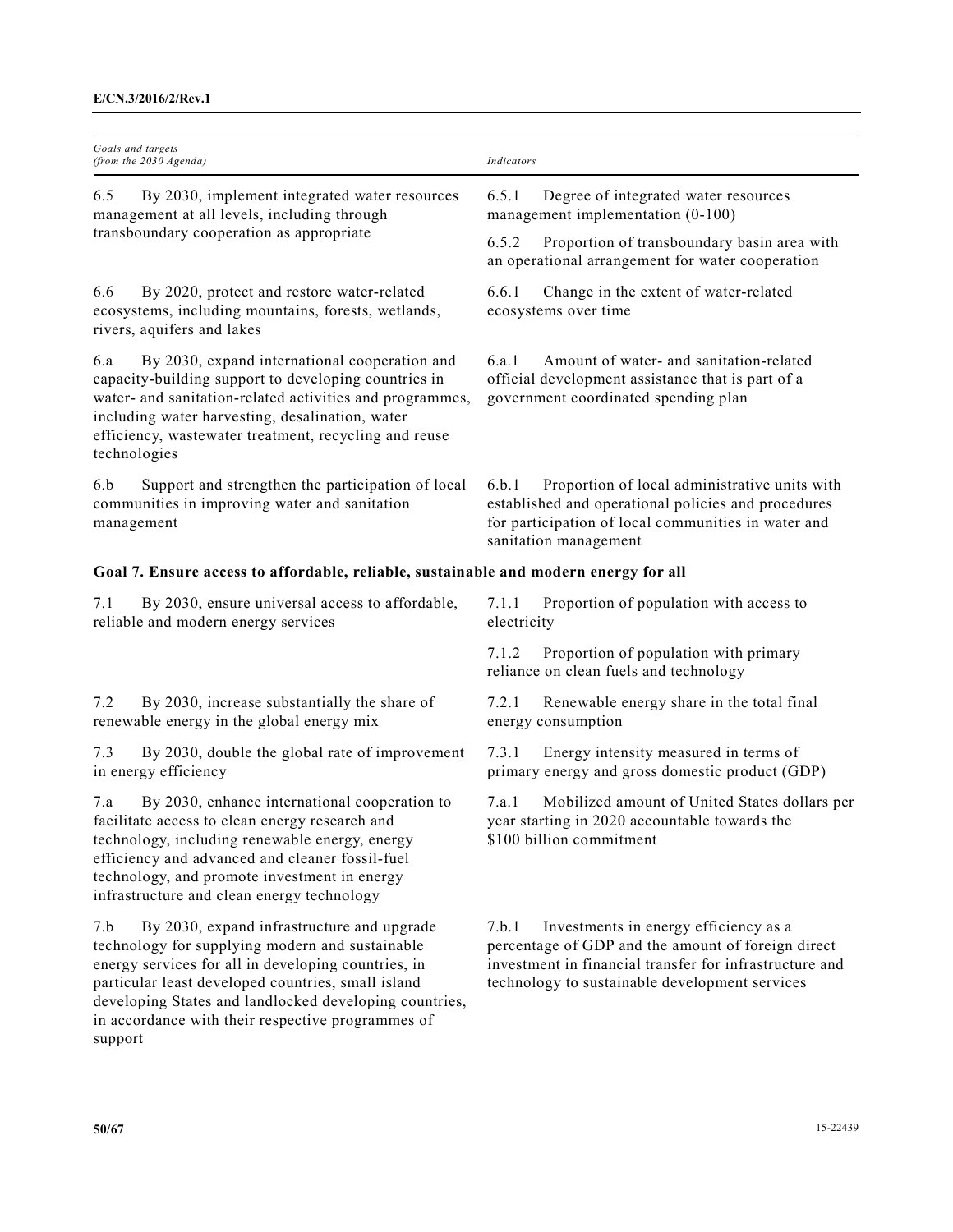| Goals and targets<br>(from the 2030 Agenda)                                                                                                                                                                                                                                                                                                 | <b>Indicators</b>                                                                                                     |
|---------------------------------------------------------------------------------------------------------------------------------------------------------------------------------------------------------------------------------------------------------------------------------------------------------------------------------------------|-----------------------------------------------------------------------------------------------------------------------|
| Goal 8. Promote sustained, inclusive and sustainable economic growth, full and productive employment<br>and decent work for all                                                                                                                                                                                                             |                                                                                                                       |
| 8.1<br>Sustain per capita economic growth in<br>accordance with national circumstances and, in<br>particular, at least 7 per cent gross domestic product<br>growth per annum in the least developed countries                                                                                                                               | 8.1.1<br>Annual growth rate of real GDP per capita                                                                    |
| 8.2<br>Achieve higher levels of economic productivity<br>through diversification, technological upgrading and<br>innovation, including through a focus on high-value<br>added and labour-intensive sectors                                                                                                                                  | 8.2.1<br>Annual growth rate of real GDP per employed<br>person                                                        |
| 8.3<br>Promote development-oriented policies that<br>support productive activities, decent job creation,<br>entrepreneurship, creativity and innovation, and<br>encourage the formalization and growth of micro-,<br>small- and medium-sized enterprises, including through<br>access to financial services                                 | 8.3.1<br>Proportion of informal employment in<br>non-agriculture employment, by sex                                   |
| 8.4<br>Improve progressively, through 2030, global<br>resource efficiency in consumption and production and<br>endeavour to decouple economic growth from<br>environmental degradation, in accordance with the<br>10-Year Framework of Programmes on Sustainable<br>Consumption and Production, with developed countries<br>taking the lead | Material footprint (MF) and MF per capita,<br>8.4.1<br>per GDP                                                        |
|                                                                                                                                                                                                                                                                                                                                             | Domestic material consumption (DMC) and<br>8.4.2<br>DMC per capita, per GDP                                           |
| 8.5<br>By 2030, achieve full and productive<br>employment and decent work for all women and men,<br>including for young people and persons with<br>disabilities, and equal pay for work of equal value                                                                                                                                      | Average hourly earnings of female and male<br>8.5.1<br>employees, by occupation, age and persons with<br>disabilities |
|                                                                                                                                                                                                                                                                                                                                             | 8.5.2<br>Unemployment rate, by sex, age and persons<br>with disabilities                                              |
| 8.6<br>By 2020, substantially reduce the proportion of<br>youth not in employment, education or training                                                                                                                                                                                                                                    | Proportion of youth (aged 15-24) not in<br>8.6.1<br>education, employment or training                                 |
| Take immediate and effective measures to<br>8.7<br>eradicate forced labour, end modern slavery and human<br>trafficking and secure the prohibition and elimination of<br>the worst forms of child labour, including recruitment<br>and use of child soldiers, and by 2025 end child labour<br>in all its forms                              | 8.7.1<br>Proportion and number of children aged 5-17<br>years engaged in child labour, by sex and age                 |
| 8.8<br>Protect labour rights and promote safe and<br>secure working environments for all workers, including                                                                                                                                                                                                                                 | 8.8.1<br>Frequency rates of fatal and non-fatal<br>occupational injuries, by sex and migrant status                   |
| 15-22439                                                                                                                                                                                                                                                                                                                                    | 51/67                                                                                                                 |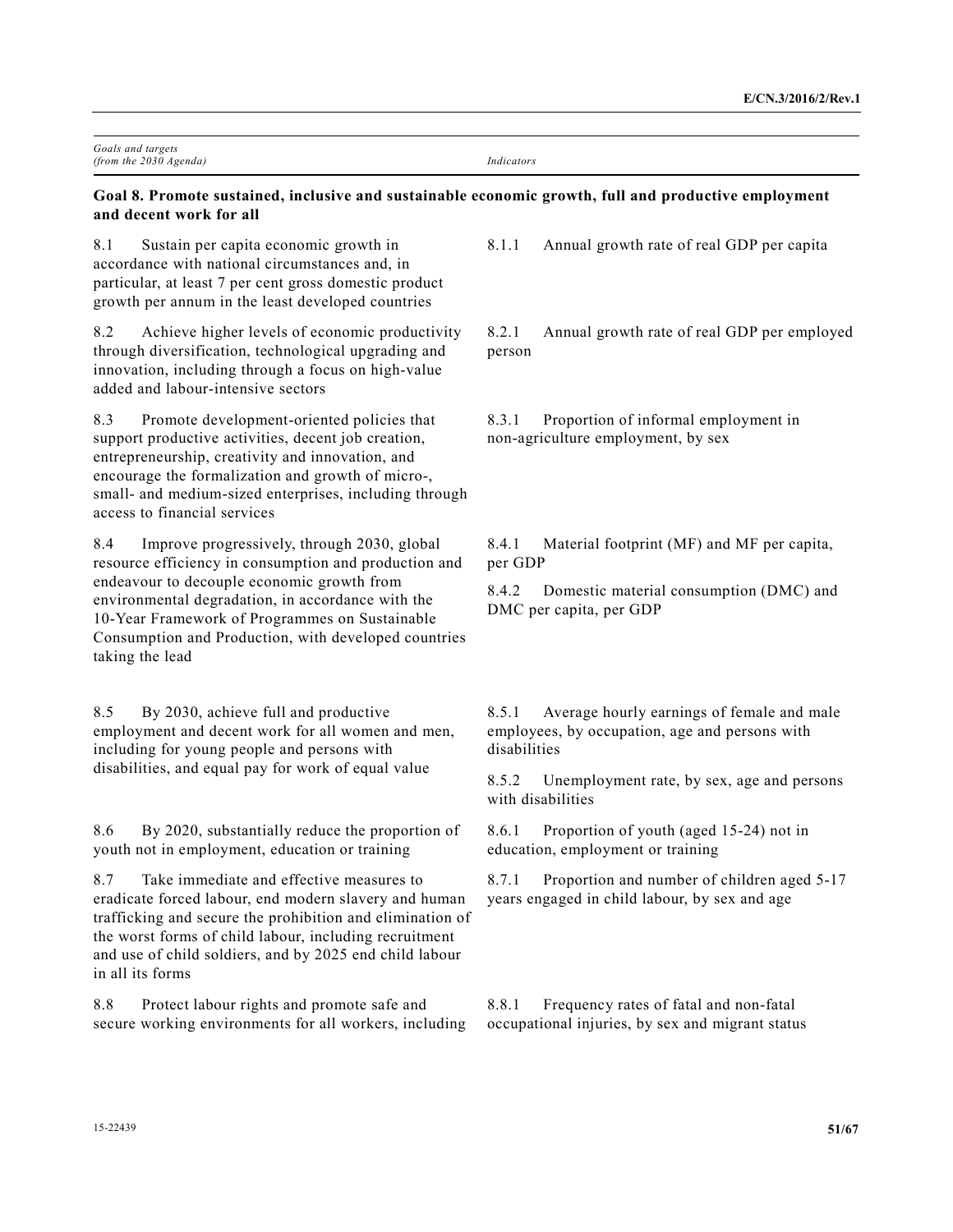| Goals and targets<br>(from the 2030 Agenda)                                                                                                                                                                                                                | Indicators                                                                                                                                                                                                                                    |
|------------------------------------------------------------------------------------------------------------------------------------------------------------------------------------------------------------------------------------------------------------|-----------------------------------------------------------------------------------------------------------------------------------------------------------------------------------------------------------------------------------------------|
| migrant workers, in particular women migrants, and<br>those in precarious employment                                                                                                                                                                       | 8.8.2<br>Increase in national compliance of labour<br>rights (freedom of association and collective<br>bargaining) based on International Labour<br>Organization (ILO) textual sources and national<br>legislation, by sex and migrant status |
| 8.9<br>By 2030, devise and implement policies to<br>promote sustainable tourism that creates jobs and<br>promotes local culture and products                                                                                                               | 8.9.1<br>Tourism direct GDP as a proportion of total<br>GDP and in growth rate                                                                                                                                                                |
|                                                                                                                                                                                                                                                            | 8.9.2<br>Number of jobs in tourism industries as a<br>proportion of total jobs and growth rate of jobs, by sex                                                                                                                                |
| Strengthen the capacity of domestic financial<br>8.10<br>institutions to encourage and expand access to banking,<br>insurance and financial services for all                                                                                               | 8.10.1 Number of commercial bank branches and<br>automated teller machines (ATMs) per 100,000 adults                                                                                                                                          |
|                                                                                                                                                                                                                                                            | 8.10.2 Proportion of adults (15 years and older) with<br>an account at a bank or other financial institution or<br>with a mobile money service provider                                                                                       |
| 8.a<br>Increase Aid for Trade support for developing<br>countries, in particular least developed countries,<br>including through the Enhanced Integrated Framework<br>for Trade-related Technical Assistance to Least<br>Developed Countries               | Aid for Trade commitments and<br>8.a.1<br>disbursements                                                                                                                                                                                       |
| 8.b<br>By 2020, develop and operationalize a global<br>strategy for youth employment and implement the<br>Global Jobs Pact of the International Labour<br>Organization                                                                                     | Total government spending in social<br>8.b.1<br>protection and employment programmes as a<br>proportion of the national budgets and GDP                                                                                                       |
| Goal 9. Build resilient infrastructure, promote inclusive and sustainable industrialization and<br>foster innovation                                                                                                                                       |                                                                                                                                                                                                                                               |
| 9.1 Develop quality, reliable, sustainable and<br>resilient infrastructure, including regional and<br>transborder infrastructure, to support economic<br>development and human well-being, with a focus on<br>affordable and equitable access for all      | 9.1.1 Proportion of the rural population who live<br>within 2 km of an all-season road                                                                                                                                                        |
|                                                                                                                                                                                                                                                            | 9.1.2<br>Passenger and freight volumes, by mode of<br>transport                                                                                                                                                                               |
| Promote inclusive and sustainable<br>9.2<br>industrialization and, by 2030, significantly raise<br>industry's share of employment and gross domestic<br>product, in line with national circumstances, and double<br>its share in least developed countries | 9.2.1<br>Manufacturing value added as a proportion of<br>GDP and per capita                                                                                                                                                                   |
|                                                                                                                                                                                                                                                            | 9.2.2<br>Manufacturing employment as a proportion<br>of total employment                                                                                                                                                                      |
| Increase the access of small-scale industrial and<br>9.3<br>other enterprises, in particular in developing countries,                                                                                                                                      | 9.3.1<br>Proportion share of small-scale industries in<br>total industry value added                                                                                                                                                          |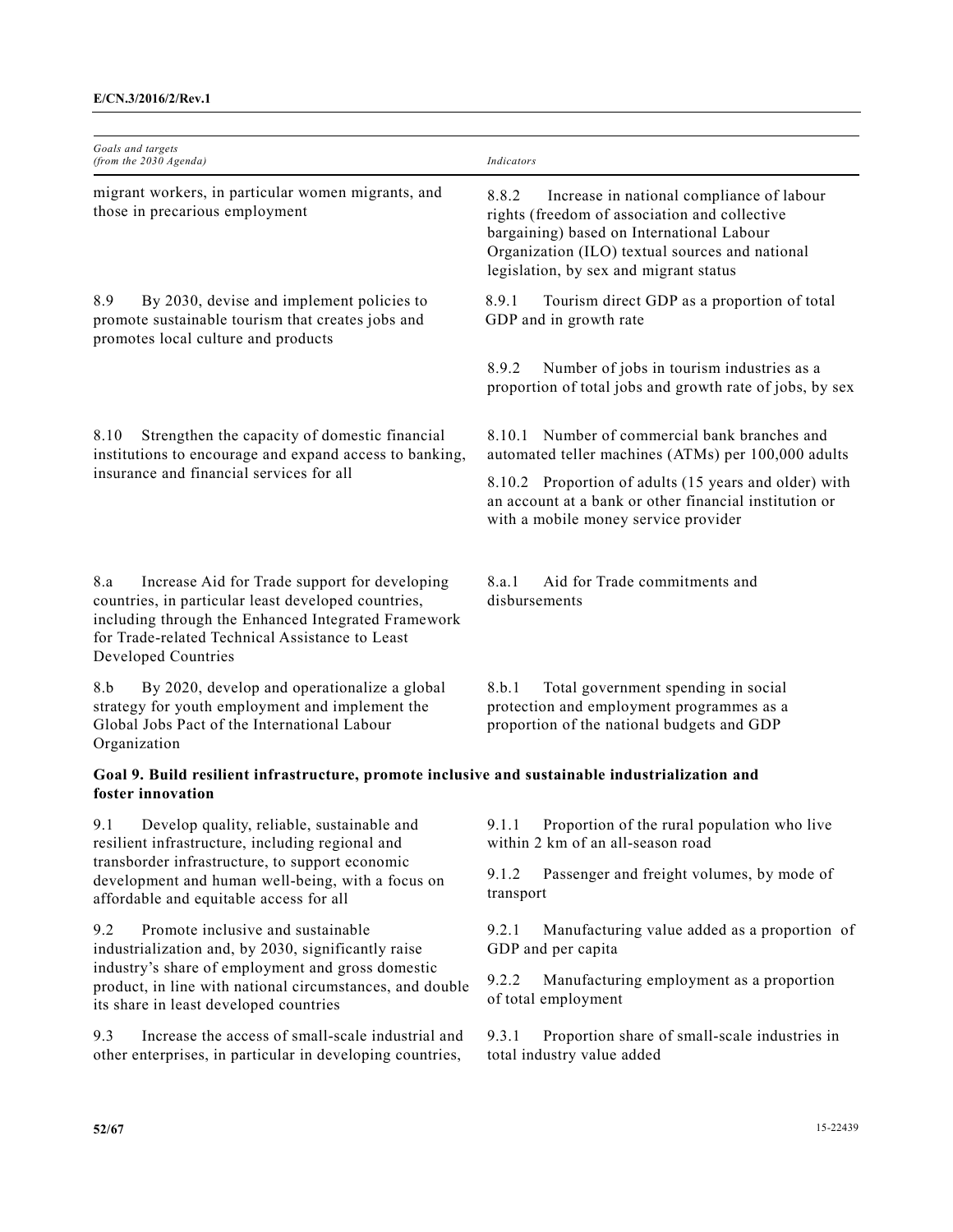| Goals and targets<br>(from the 2030 Agenda)                                                                                                                                                                                                                                                                                     | Indicators                                                                                                                                      |
|---------------------------------------------------------------------------------------------------------------------------------------------------------------------------------------------------------------------------------------------------------------------------------------------------------------------------------|-------------------------------------------------------------------------------------------------------------------------------------------------|
| to financial services, including affordable credit, and<br>their integration into value chains and markets                                                                                                                                                                                                                      | Proportion of small-scale industries with a<br>9.3.2<br>loan or line of credit                                                                  |
| By 2030, upgrade infrastructure and retrofit<br>9.4<br>industries to make them sustainable, with increased<br>resource-use efficiency and greater adoption of clean<br>and environmentally sound technologies and industrial<br>processes, with all countries taking action in accordance<br>with their respective capabilities | 9.4.1<br>$CO2$ emission per unit of value added                                                                                                 |
| 9.5<br>Enhance scientific research, upgrade the<br>technological capabilities of industrial sectors in all                                                                                                                                                                                                                      | 9.5.1<br>Research and development (R&D)<br>expenditure as a proportion of GDP                                                                   |
| countries, in particular developing countries, including,<br>by 2030, encouraging innovation and substantially<br>increasing the number of research and development<br>workers per 1 million people and public and private<br>research and development spending                                                                 | 9.5.2<br>Researchers (in full-time equivalent) per<br>million inhabitants                                                                       |
| Facilitate sustainable and resilient infrastructure<br>9.a<br>development in developing countries through enhanced<br>financial, technological and technical support to African<br>countries, least developed countries, landlocked<br>developing countries and small island developing States                                  | Total official international support (official<br>9.a.1<br>development assistance plus other official flows) to<br>infrastructure               |
| 9.b<br>Support domestic technology development,<br>research and innovation in developing countries,<br>including by ensuring a conducive policy environment<br>for, inter alia, industrial diversification and value<br>addition to commodities                                                                                 | Proportion of medium and high-tech industry<br>9.b.1<br>value added in total value added                                                        |
| Significantly increase access to information and<br>9.c<br>communications technology and strive to provide<br>universal and affordable access to the Internet in least<br>developed countries by 2020                                                                                                                           | 9.c.1<br>Proportion of population covered by a mobile<br>network, by technology                                                                 |
| Goal 10. Reduce inequality within and among countries                                                                                                                                                                                                                                                                           |                                                                                                                                                 |
| By 2030, progressively achieve and sustain<br>10.1<br>income growth of the bottom 40 per cent of the<br>population at a rate higher than the national average                                                                                                                                                                   | 10.1.1 Growth rates of household expenditure or<br>income per capita among the bottom 40 per cent of the<br>population and the total population |
| By 2030, empower and promote the social,<br>10.2<br>economic and political inclusion of all, irrespective of<br>age, sex, disability, race, ethnicity, origin, religion or<br>economic or other status                                                                                                                          | 10.2.1 Proportion of people living below 50 per cent<br>of median income, by age, sex and persons with<br>disabilities                          |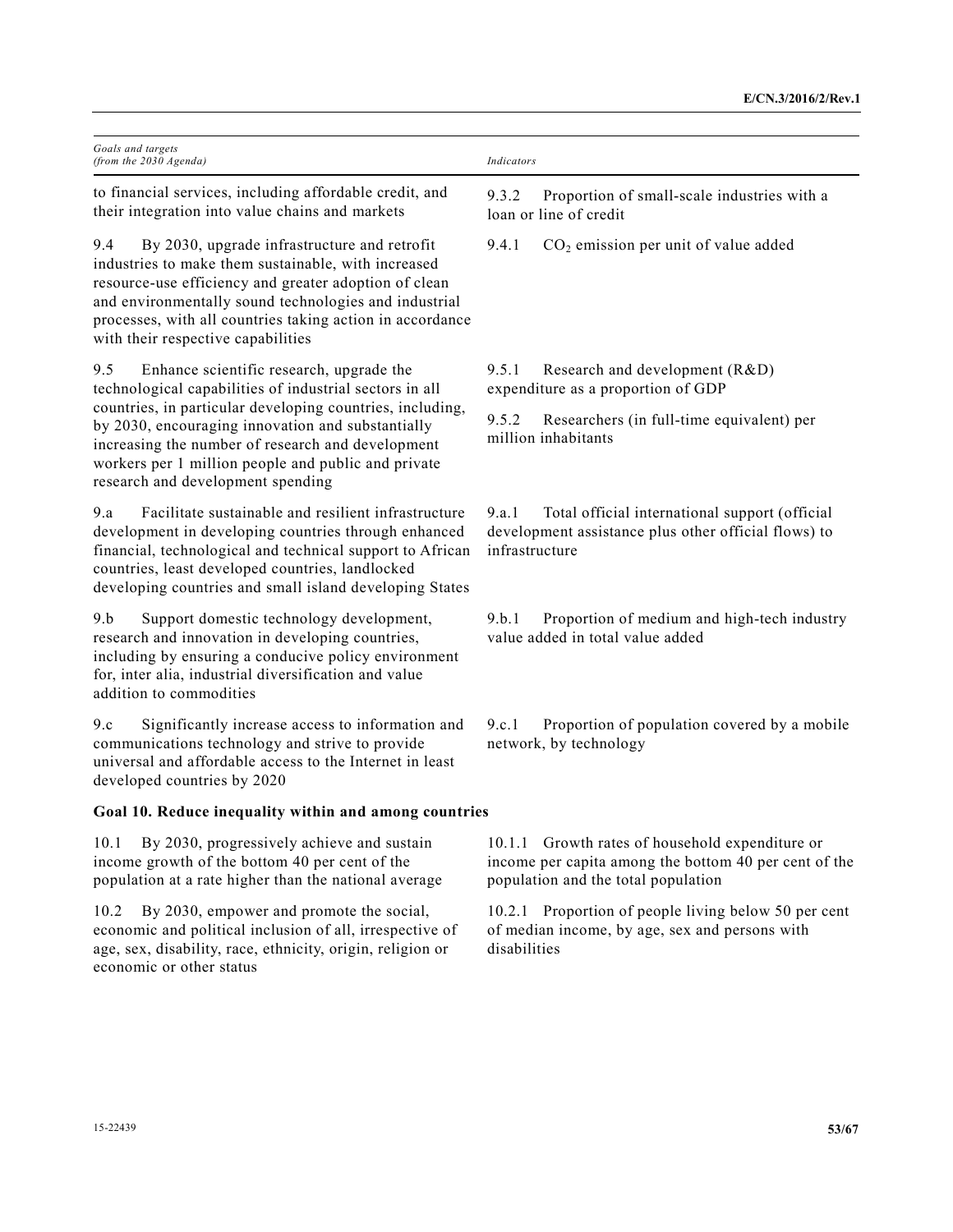| Goals and targets<br>(from the 2030 Agenda)                                                                                                                                                                                                                                                                                                             | Indicators                                                                                                                                                                                                                                  |
|---------------------------------------------------------------------------------------------------------------------------------------------------------------------------------------------------------------------------------------------------------------------------------------------------------------------------------------------------------|---------------------------------------------------------------------------------------------------------------------------------------------------------------------------------------------------------------------------------------------|
| Ensure equal opportunity and reduce inequalities<br>10.3<br>of outcome, including by eliminating discriminatory<br>laws, policies and practices and promoting appropriate<br>legislation, policies and action in this regard                                                                                                                            | 10.3.1 Proportion of the population reporting having<br>personally felt discriminated against or harassed<br>within the previous 12 months on the basis of a<br>ground of discrimination prohibited under<br>international human rights law |
| Adopt policies, especially fiscal, wage and social<br>10.4<br>protection policies, and progressively achieve greater<br>equality                                                                                                                                                                                                                        | 10.4.1 Labour share of GDP, comprising wages and<br>social protection transfers                                                                                                                                                             |
| Improve the regulation and monitoring of global<br>10.5<br>financial markets and institutions and strengthen the<br>implementation of such regulations                                                                                                                                                                                                  | 10.5.1 Financial Soundness Indicators                                                                                                                                                                                                       |
| Ensure enhanced representation and voice for<br>10.6<br>developing countries in decision-making in global<br>international economic and financial institutions in<br>order to deliver more effective, credible, accountable<br>and legitimate institutions                                                                                              | 10.6.1 Proportion of members and voting rights of<br>developing countries in international organizations                                                                                                                                    |
| Facilitate orderly, safe, regular and responsible<br>10.7<br>migration and mobility of people, including through the<br>implementation of planned and well-managed migration                                                                                                                                                                            | 10.7.1 Recruitment cost borne by employee as a<br>proportion of yearly income earned in country of<br>destination                                                                                                                           |
| policies                                                                                                                                                                                                                                                                                                                                                | 10.7.2 Number of countries that have implemented<br>well-managed migration policies                                                                                                                                                         |
| Implement the principle of special and<br>10.a<br>differential treatment for developing countries, in<br>particular least developed countries, in accordance with<br>World Trade Organization agreements                                                                                                                                                | 10.a.1 Proportion of tariff lines applied to imports<br>from least developed countries and developing<br>countries with zero-tariff                                                                                                         |
| Encourage official development assistance and<br>10.b<br>financial flows, including foreign direct investment, to<br>States where the need is greatest, in particular least<br>developed countries, African countries, small island<br>developing States and landlocked developing countries,<br>in accordance with their national plans and programmes | Total resource flows for development, by<br>10.b.1<br>recipient and donor countries and type of flow (e.g.<br>official development assistance, foreign direct<br>investment and other flows)                                                |
| By 2030, reduce to less than 3 per cent the<br>10.c<br>transaction costs of migrant remittances and eliminate<br>remittance corridors with costs higher than 5 per cent                                                                                                                                                                                 | Remittance costs as a proportion of the<br>10.c.1<br>amount remitted                                                                                                                                                                        |
| Goal 11. Make cities and human settlements inclusive, safe, resilient and sustainable                                                                                                                                                                                                                                                                   |                                                                                                                                                                                                                                             |
| By 2030, ensure access for all to adequate, safe<br>11.1<br>and affordable housing and basic services and upgrade<br>slums                                                                                                                                                                                                                              | 11.1.1 Proportion of urban population living in<br>slums, informal settlements or inadequate housing                                                                                                                                        |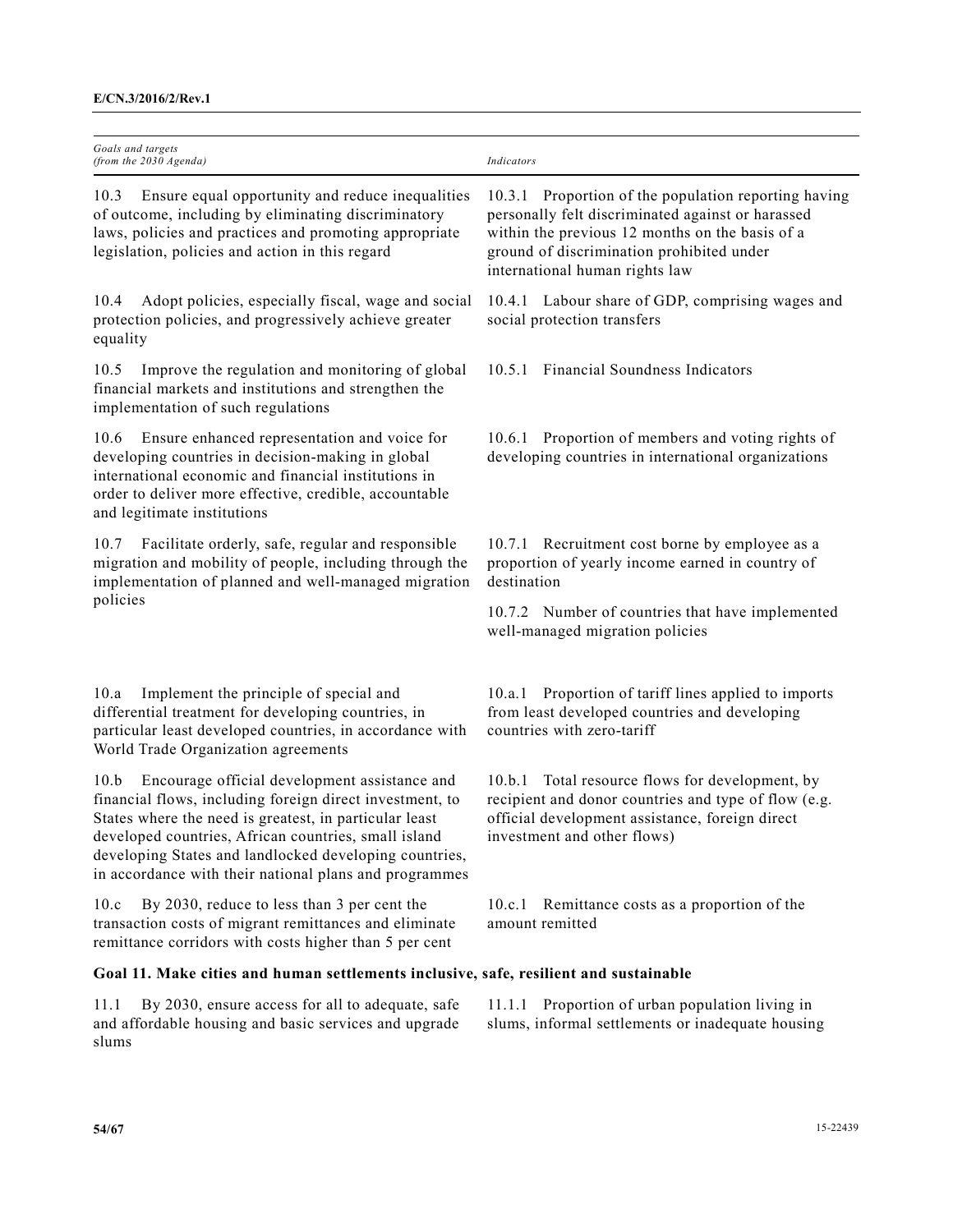| Goals and targets<br>(from the 2030 Agenda)                                                                                                                                                                                                                                                                                 | Indicators                                                                                                                                                                                                                                                                                                                                                                                                                                                                     |
|-----------------------------------------------------------------------------------------------------------------------------------------------------------------------------------------------------------------------------------------------------------------------------------------------------------------------------|--------------------------------------------------------------------------------------------------------------------------------------------------------------------------------------------------------------------------------------------------------------------------------------------------------------------------------------------------------------------------------------------------------------------------------------------------------------------------------|
| 11.2<br>By 2030, provide access to safe, affordable,<br>accessible and sustainable transport systems for all,<br>improving road safety, notably by expanding public<br>transport, with special attention to the needs of those in<br>vulnerable situations, women, children, persons with<br>disabilities and older persons | 11.2.1 Proportion of population that has convenient<br>access to public transport, by age, sex and persons<br>with disabilities                                                                                                                                                                                                                                                                                                                                                |
| By 2030, enhance inclusive and sustainable<br>11.3<br>urbanization and capacity for participatory, integrated<br>and sustainable human settlement planning and<br>management in all countries                                                                                                                               | 11.3.1 Ratio of land consumption rate to population<br>growth rate                                                                                                                                                                                                                                                                                                                                                                                                             |
|                                                                                                                                                                                                                                                                                                                             | 11.3.2 Percentage of cities with a direct participation<br>structure of civil society in urban planning and<br>management which operate regularly and<br>democratically                                                                                                                                                                                                                                                                                                        |
| 11.4<br>Strengthen efforts to protect and safeguard the<br>world's cultural and natural heritage                                                                                                                                                                                                                            | 11.4.1 Total expenditure (public and private) per<br>capita spent on the preservation, protection and<br>conservation of all cultural and natural heritage, by<br>type of heritage (cultural, natural, mixed, World<br>Heritage Centre designation), level of government<br>(national, regional, and local/municipal), type of<br>expenditure (operating expenditure/investment) and<br>type of private funding (donations in kind, private<br>non-profit sector, sponsorship) |
| 11.5<br>By 2030, significantly reduce the number of<br>deaths and the number of people affected and                                                                                                                                                                                                                         | 11.5.1 Number of deaths, missing and persons<br>affected by disaster per 100,000 people <sup>d</sup>                                                                                                                                                                                                                                                                                                                                                                           |
| substantially decrease the direct economic losses<br>relative to global gross domestic product caused by<br>disasters, including water-related disasters, with a focus<br>on protecting the poor and people in vulnerable<br>situations                                                                                     | 11.5.2 Direct disaster economic loss in relation to<br>global GDP, including disaster damage to critical<br>infrastructure and disruption of basic services <sup>d</sup>                                                                                                                                                                                                                                                                                                       |
| By 2030, reduce the adverse per capita<br>11.6<br>environmental impact of cities, including by paying<br>special attention to air quality and municipal and other<br>waste management                                                                                                                                       | 11.6.1 Percentage of urban solid waste regularly<br>collected and with adequate final discharge with<br>regard to the total waste generated by the city                                                                                                                                                                                                                                                                                                                        |
|                                                                                                                                                                                                                                                                                                                             | 11.6.2 Annual mean levels of fine particulate matter<br>(e.g. PM2.5 and PM10) in cities (population weighted)                                                                                                                                                                                                                                                                                                                                                                  |
| By 2030, provide universal access to safe,<br>11.7<br>inclusive and accessible, green and public spaces, in<br>particular for women and children, older persons and<br>persons with disabilities                                                                                                                            | 11.7.1 Average share of the built-up area of cities<br>that is open space for public use for all, by sex, age<br>and persons with disabilities                                                                                                                                                                                                                                                                                                                                 |
|                                                                                                                                                                                                                                                                                                                             | 11.7.2 Proportion of persons victim of physical or<br>sexual harassment, by sex, age, disability status and<br>place of occurrence, in the previous 12 months                                                                                                                                                                                                                                                                                                                  |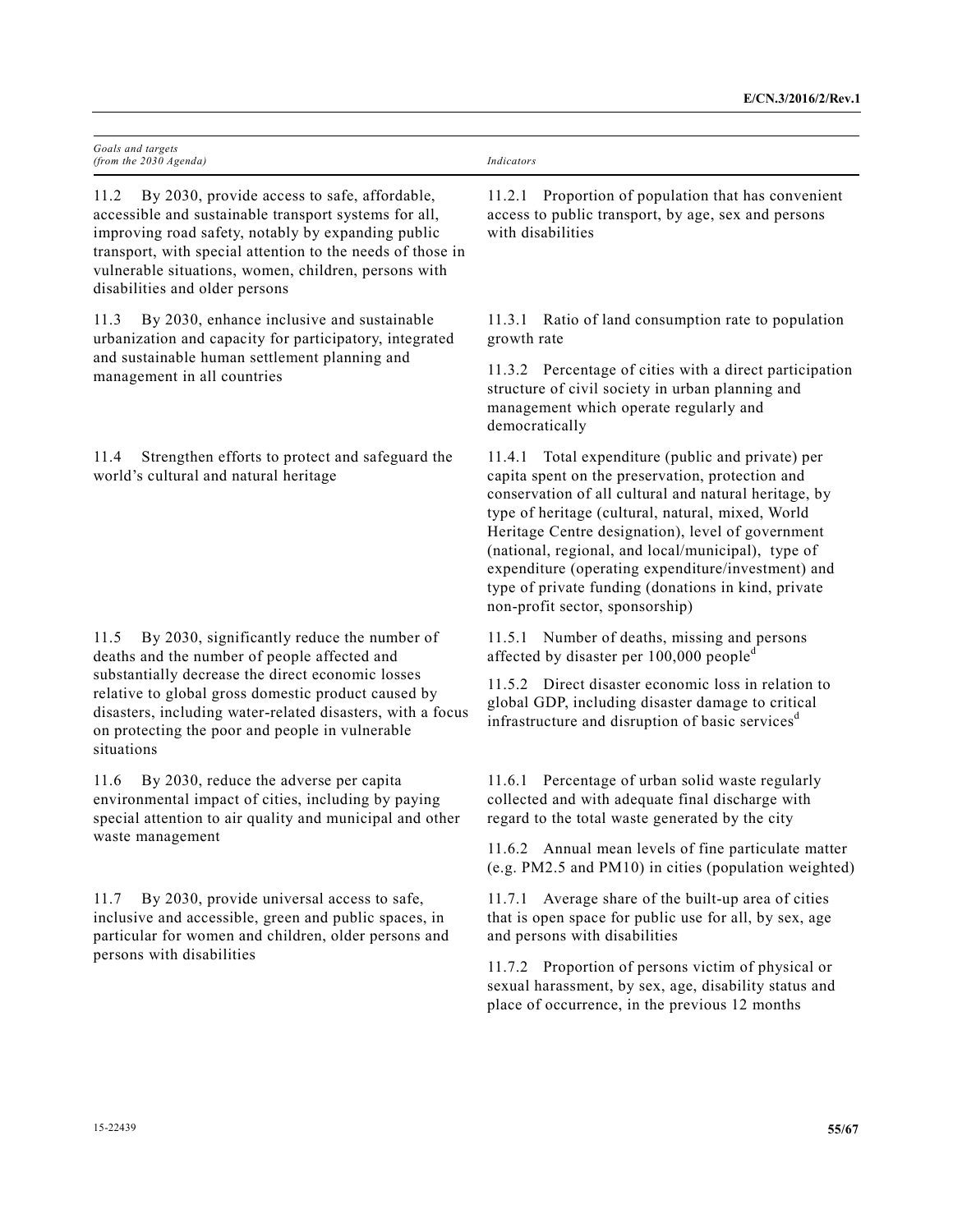| Goals and targets<br>(from the 2030 Agenda)                                                                                                                                                                                                                                                                                                                                                                                       | <b>Indicators</b>                                                                                                                                                                                                                                  |  |
|-----------------------------------------------------------------------------------------------------------------------------------------------------------------------------------------------------------------------------------------------------------------------------------------------------------------------------------------------------------------------------------------------------------------------------------|----------------------------------------------------------------------------------------------------------------------------------------------------------------------------------------------------------------------------------------------------|--|
| 11.a<br>Support positive economic, social and<br>environmental links between urban, peri-urban and<br>rural areas by strengthening national and regional<br>development planning                                                                                                                                                                                                                                                  | Proportion of population living in cities that<br>11.a.1<br>implement urban and regional development plans,<br>integrating population projections and resource needs,<br>by size of city                                                           |  |
| By 2020, substantially increase the number of<br>11.b<br>cities and human settlements adopting and<br>implementing integrated policies and plans towards<br>inclusion, resource efficiency, mitigation and adaptation<br>to climate change, resilience to disasters, and develop<br>and implement, in line with the Sendai Framework for<br>Disaster Risk Reduction 2015-2030, holistic disaster<br>risk management at all levels | 11.b.1 Proportion of local governments that adopt<br>and implement local disaster risk reduction strategies<br>in line with the Sendai Framework for Disaster Risk<br>Reduction $2015 - 2030$ <sup>d</sup>                                         |  |
|                                                                                                                                                                                                                                                                                                                                                                                                                                   | 11.b.2 Number of countries with national and local<br>disaster risk reduction strategies <sup>d</sup>                                                                                                                                              |  |
| Support least developed countries, including<br>11.c<br>through financial and technical assistance, in building<br>sustainable and resilient buildings utilizing local<br>materials                                                                                                                                                                                                                                               | Proportion of financial support to the least<br>11.c.1<br>developed countries that is allocated to the<br>construction and retrofitting of sustainable, resilient<br>and resource-efficient buildings utilizing local<br>materials                 |  |
| Goal 12. Ensure sustainable consumption and production patterns                                                                                                                                                                                                                                                                                                                                                                   |                                                                                                                                                                                                                                                    |  |
| 12.1<br>Implement the 10-Year Framework of<br>Programmes on Sustainable Consumption and<br>Production Patterns, all countries taking action, with<br>developed countries taking the lead, taking into account<br>the development and capabilities of developing<br>countries                                                                                                                                                      | 12.1.1 Number of countries with sustainable<br>consumption and production (SCP) national action<br>plans or SCP mainstreamed as a priority or target into<br>national policies                                                                     |  |
| By 2030, achieve the sustainable management<br>12.2<br>and efficient use of natural resources                                                                                                                                                                                                                                                                                                                                     | Material footprint (MF) and MF per capita,<br>12.2.1<br>per GDP                                                                                                                                                                                    |  |
|                                                                                                                                                                                                                                                                                                                                                                                                                                   | 12.2.2 Domestic material consumption (DMC) and<br>DMC per capita, per GDP                                                                                                                                                                          |  |
| By 2030, halve per capita global food waste at<br>12.3<br>the retail and consumer levels and reduce food losses<br>along production and supply chains, including post-<br>harvest losses                                                                                                                                                                                                                                          | Global food loss index<br>12.3.1                                                                                                                                                                                                                   |  |
| By 2020, achieve the environmentally sound<br>12.4<br>management of chemicals and all wastes throughout<br>their life cycle, in accordance with agreed international<br>frameworks, and significantly reduce their release to<br>air, water and soil in order to minimize their adverse<br>impacts on human health and the environment                                                                                            | 12.4.1 Number of parties to international multilateral<br>environmental agreements on hazardous waste, and<br>other chemicals that meet their commitments and<br>obligations in transmitting information as required by<br>each relevant agreement |  |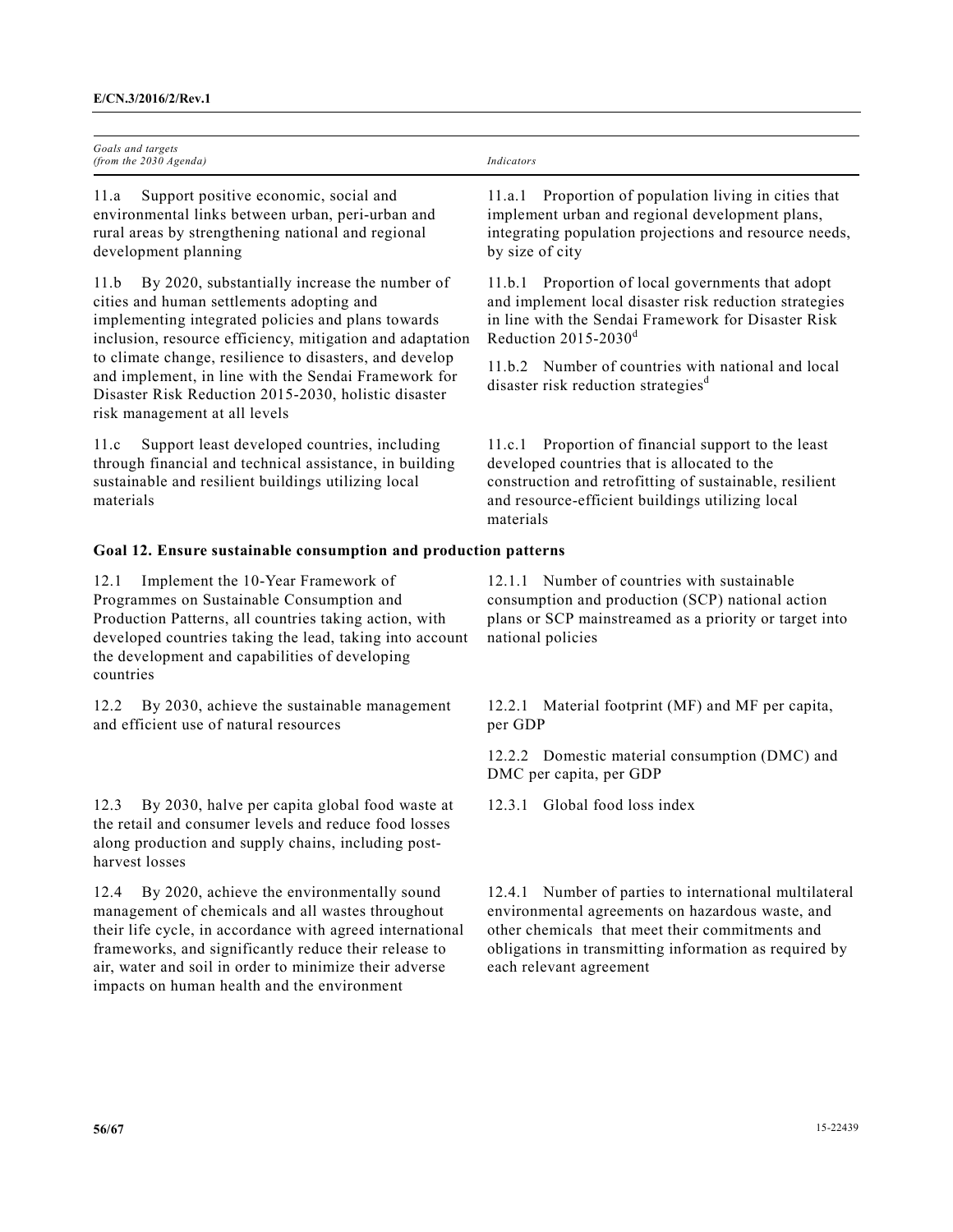| Goals and targets<br>(from the 2030 Agenda)                                                                                                                                                                                                                                                                                                                                                                                                                                                                                                                 | Indicators                                                                                                                                                                                                                                                                    |
|-------------------------------------------------------------------------------------------------------------------------------------------------------------------------------------------------------------------------------------------------------------------------------------------------------------------------------------------------------------------------------------------------------------------------------------------------------------------------------------------------------------------------------------------------------------|-------------------------------------------------------------------------------------------------------------------------------------------------------------------------------------------------------------------------------------------------------------------------------|
|                                                                                                                                                                                                                                                                                                                                                                                                                                                                                                                                                             | 12.4.2 Hazardous waste generated per capita,<br>proportion of hazardous waste treated and by type of<br>treatment                                                                                                                                                             |
| By 2030, substantially reduce waste generation<br>12.5<br>through prevention, reduction, recycling and reuse                                                                                                                                                                                                                                                                                                                                                                                                                                                | 12.5.1 National recycling rate, tons of material<br>recycled                                                                                                                                                                                                                  |
| Encourage companies, especially large and<br>12.6<br>transnational companies, to adopt sustainable practices<br>and to integrate sustainability information into their<br>reporting cycle                                                                                                                                                                                                                                                                                                                                                                   | 12.6.1 Number of companies publishing<br>sustainability reports                                                                                                                                                                                                               |
| Promote public procurement practices that are<br>12.7<br>sustainable, in accordance with national policies and<br>priorities                                                                                                                                                                                                                                                                                                                                                                                                                                | 12.7.1 Number of countries implementing<br>sustainable public procurement policies and action<br>plans                                                                                                                                                                        |
| By 2030, ensure that people everywhere have<br>12.8<br>the relevant information and awareness for sustainable<br>development and lifestyles in harmony with nature                                                                                                                                                                                                                                                                                                                                                                                          | 12.8.1 Extent to which (i) global citizenship<br>education and (ii) education for sustainable<br>development (including climate change education) are<br>mainstreamed in (a) national education policies (b)<br>curricula (c) teacher education and (d) student<br>assessment |
| Support developing countries to strengthen their<br>12.a<br>scientific and technological capacity to move towards<br>more sustainable patterns of consumption and<br>production                                                                                                                                                                                                                                                                                                                                                                             | 12.a.1 Amount of support to developing countries on<br>R&D for sustainable consumption and production<br>(SCP) and environmental sound technologies                                                                                                                           |
| Develop and implement tools to monitor<br>12.b<br>sustainable development impacts for sustainable<br>tourism that creates jobs and promotes local culture<br>and products                                                                                                                                                                                                                                                                                                                                                                                   | 12.b.1 Number of sustainable tourism strategies or<br>policies and implemented action plans, with agreed<br>monitoring and evaluation tools                                                                                                                                   |
| Rationalize inefficient fossil-fuel subsidies that<br>12.c<br>encourage wasteful consumption by removing market<br>distortions, in accordance with national circumstances,<br>including by restructuring taxation and phasing out<br>those harmful subsidies, where they exist, to reflect<br>their environmental impacts, taking fully into account<br>the specific needs and conditions of developing<br>countries and minimizing the possible adverse impacts<br>on their development in a manner that protects the poor<br>and the affected communities | Amount of fossil-fuel subsidies per unit of<br>12.c.1<br>GDP (production and consumption) and as a<br>proportion of total national expenditure on fossil fuels                                                                                                                |

## **Goal 13. Take urgent action to combat climate change and its impacts***<sup>e</sup>*

**\_\_\_\_\_\_\_\_\_\_\_\_\_\_\_\_\_\_** 

<sup>&</sup>lt;sup>e</sup> Acknowledging that the United Nations Framework Convention on Climate Change is the primary international, intergovernmental forum for negotiating the global response to climate change.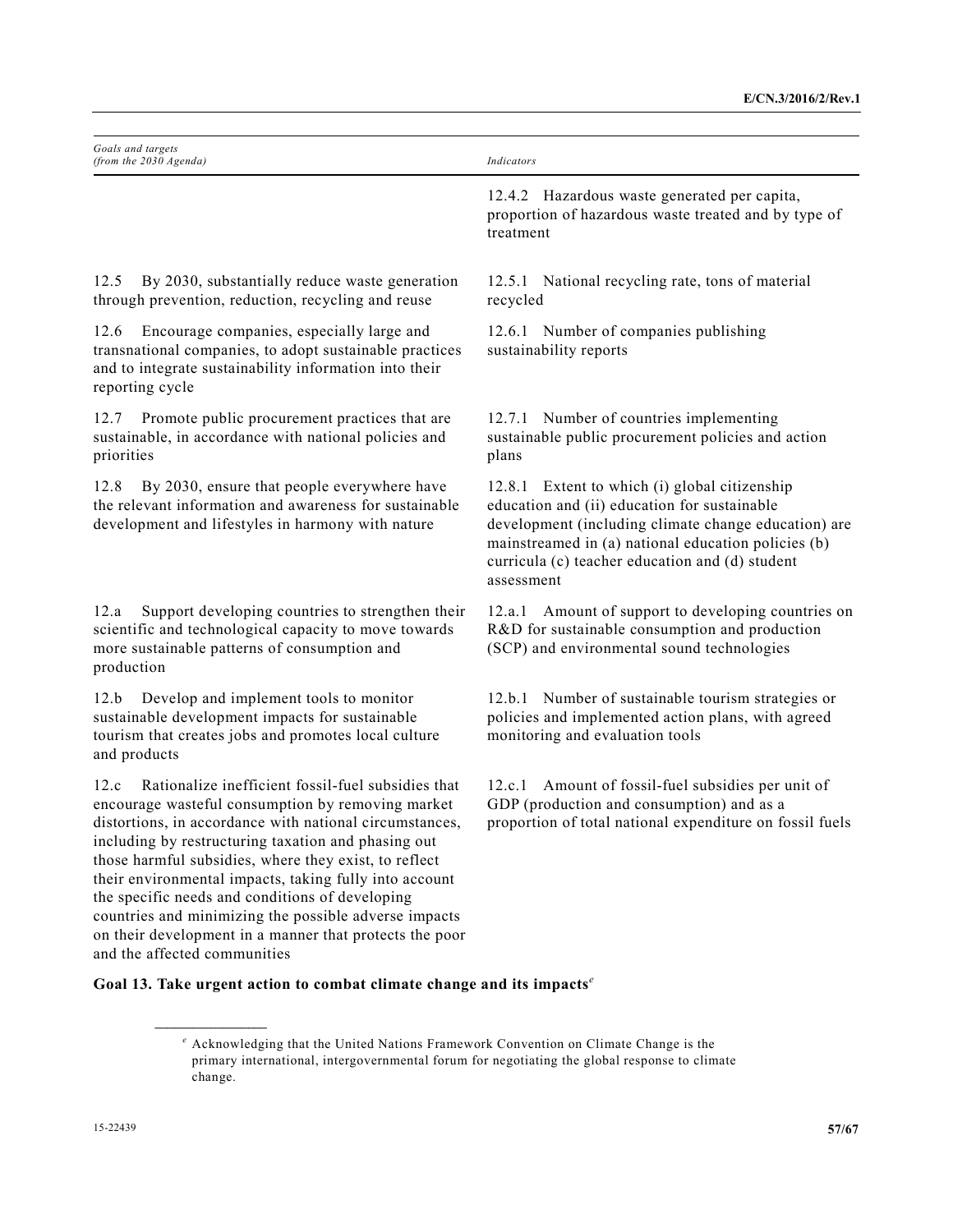| Goals and targets<br>(from the 2030 Agenda)                                                                                                                             | Indicators                                                                                                                                                                                                                                                                                                                                                                                                                                                                                                       |
|-------------------------------------------------------------------------------------------------------------------------------------------------------------------------|------------------------------------------------------------------------------------------------------------------------------------------------------------------------------------------------------------------------------------------------------------------------------------------------------------------------------------------------------------------------------------------------------------------------------------------------------------------------------------------------------------------|
| Strengthen resilience and adaptive capacity to<br>13.1<br>climate-related hazards and natural disasters in all<br>countries                                             | Number of countries with national and local<br>13.1.1<br>disaster risk reduction strategies <sup>d</sup>                                                                                                                                                                                                                                                                                                                                                                                                         |
|                                                                                                                                                                         | 13.1.2 Number of deaths, missing and persons<br>affected by disaster per $100,000$ people <sup>d</sup>                                                                                                                                                                                                                                                                                                                                                                                                           |
| Integrate climate change measures into national<br>13.2<br>policies, strategies and planning                                                                            | Number of countries that have communicated<br>13.2.1<br>the establishment or operationalisation of an<br>integrated policy/strategy/plan which increases their<br>ability to adapt to the adverse impacts of climate<br>change, and foster climate resilience and low<br>greenhouse gas emissions development in a manner<br>that does not threaten food production (including a<br>national adaptation plan, nationally determined<br>contribution, national communication, biennial update<br>report or other) |
| 13.3<br>Improve education, awareness-raising and<br>human and institutional capacity on climate change<br>mitigation, adaptation, impact reduction and early<br>warning | 13.3.1 Number of countries that have integrated<br>mitigation, adaptation, impact reduction and early<br>warning into primary, secondary and tertiary curricula<br>13.3.2 Number of countries that have communicated                                                                                                                                                                                                                                                                                             |
|                                                                                                                                                                         | the strengthening of institutional, systemic and<br>individual capacity building to implement adaptation,<br>mitigation and technology transfer, and development<br>actions                                                                                                                                                                                                                                                                                                                                      |
|                                                                                                                                                                         |                                                                                                                                                                                                                                                                                                                                                                                                                                                                                                                  |

13.a Implement the commitment undertaken by developed-country parties to the United Nations Framework Convention on Climate Change to a goal of mobilizing jointly \$100 billion annually by 2020 from all sources to address the needs of developing countries in the context of meaningful mitigation actions and transparency on implementation and fully operationalize the Green Climate Fund through its capitalization as soon as possible

13.a.1 Mobilized amount of United States dollars per year starting in 2020 accountable towards the \$100 billion commitment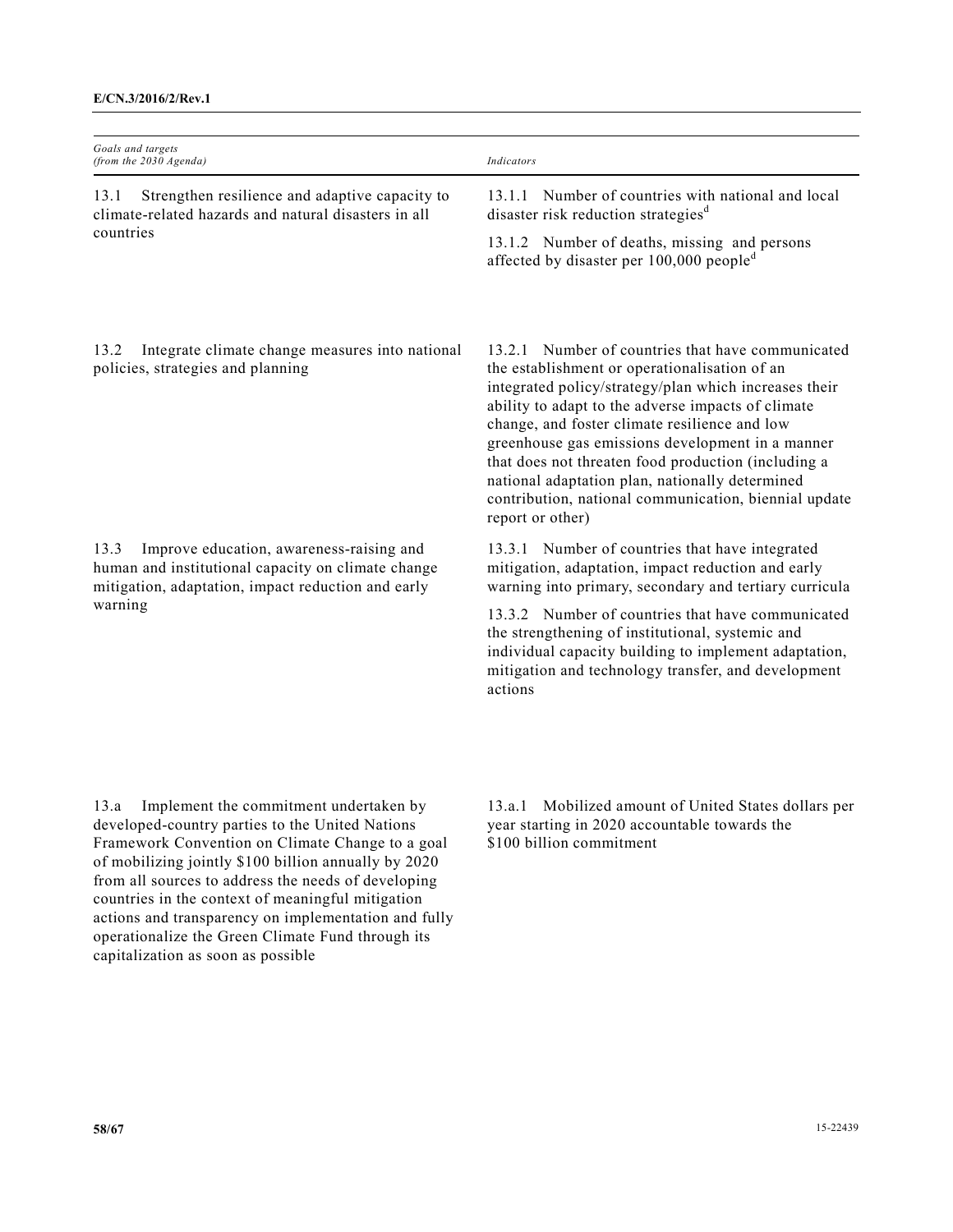| Goals and targets<br>(from the 2030 Agenda)                                                                                                                                                                                                                                                                                                                                                        | Indicators                                                                                                                                                                                                                                                                                                                                                                                            |
|----------------------------------------------------------------------------------------------------------------------------------------------------------------------------------------------------------------------------------------------------------------------------------------------------------------------------------------------------------------------------------------------------|-------------------------------------------------------------------------------------------------------------------------------------------------------------------------------------------------------------------------------------------------------------------------------------------------------------------------------------------------------------------------------------------------------|
| Promote mechanisms for raising capacity for<br>13.b<br>effective climate change-related planning and<br>management in least developed countries and small<br>island developing States, including focusing on women,<br>youth and local and marginalized communities                                                                                                                                | 13.b.1 Number of least developed countries and<br>small island developing States that are receiving<br>specialized support, and amount of support, including<br>finance, technology and capacity building, for<br>mechanisms for raising capacities for effective climate<br>change-related planning and management, including<br>focusing on women, youth, and local and marginalized<br>communities |
| Goal 14. Conserve and sustainably use the oceans, seas and marine resources for sustainable development                                                                                                                                                                                                                                                                                            |                                                                                                                                                                                                                                                                                                                                                                                                       |
| By 2025, prevent and significantly reduce<br>14.1<br>marine pollution of all kinds, in particular from land-<br>based activities, including marine debris and nutrient<br>pollution                                                                                                                                                                                                                | 14.1.1 Index of Coastal Eutrophication (ICEP) and<br>Floating Plastic debris Density                                                                                                                                                                                                                                                                                                                  |
| 14.2<br>By 2020, sustainably manage and protect marine<br>and coastal ecosystems to avoid significant adverse<br>impacts, including by strengthening their resilience, and<br>take action for their restoration in order to achieve<br>healthy and productive oceans                                                                                                                               | 14.2.1 Proportion of national Exclusive Economic<br>Zones managed using ecosystem-based approaches                                                                                                                                                                                                                                                                                                    |
| Minimize and address the impacts of ocean<br>14.3<br>acidification, including through enhanced scientific<br>cooperation at all levels                                                                                                                                                                                                                                                             | 14.3.1 Average marine acidity (pH) measured at<br>agreed suite of representative sampling stations                                                                                                                                                                                                                                                                                                    |
| By 2020, effectively regulate harvesting and<br>14.4<br>end overfishing, illegal, unreported and unregulated<br>fishing and destructive fishing practices and implement<br>science-based management plans, in order to restore<br>fish stocks in the shortest time feasible, at least to levels<br>that can produce maximum sustainable yield as<br>determined by their biological characteristics | 14.4.1 Proportion of fish stocks within biologically<br>sustainable levels                                                                                                                                                                                                                                                                                                                            |
| By 2020, conserve at least 10 per cent of<br>14.5<br>coastal and marine areas, consistent with national and<br>international law and based on the best available<br>scientific information                                                                                                                                                                                                         | 14.5.1 Coverage of protected areas in relation to<br>marine areas                                                                                                                                                                                                                                                                                                                                     |
|                                                                                                                                                                                                                                                                                                                                                                                                    |                                                                                                                                                                                                                                                                                                                                                                                                       |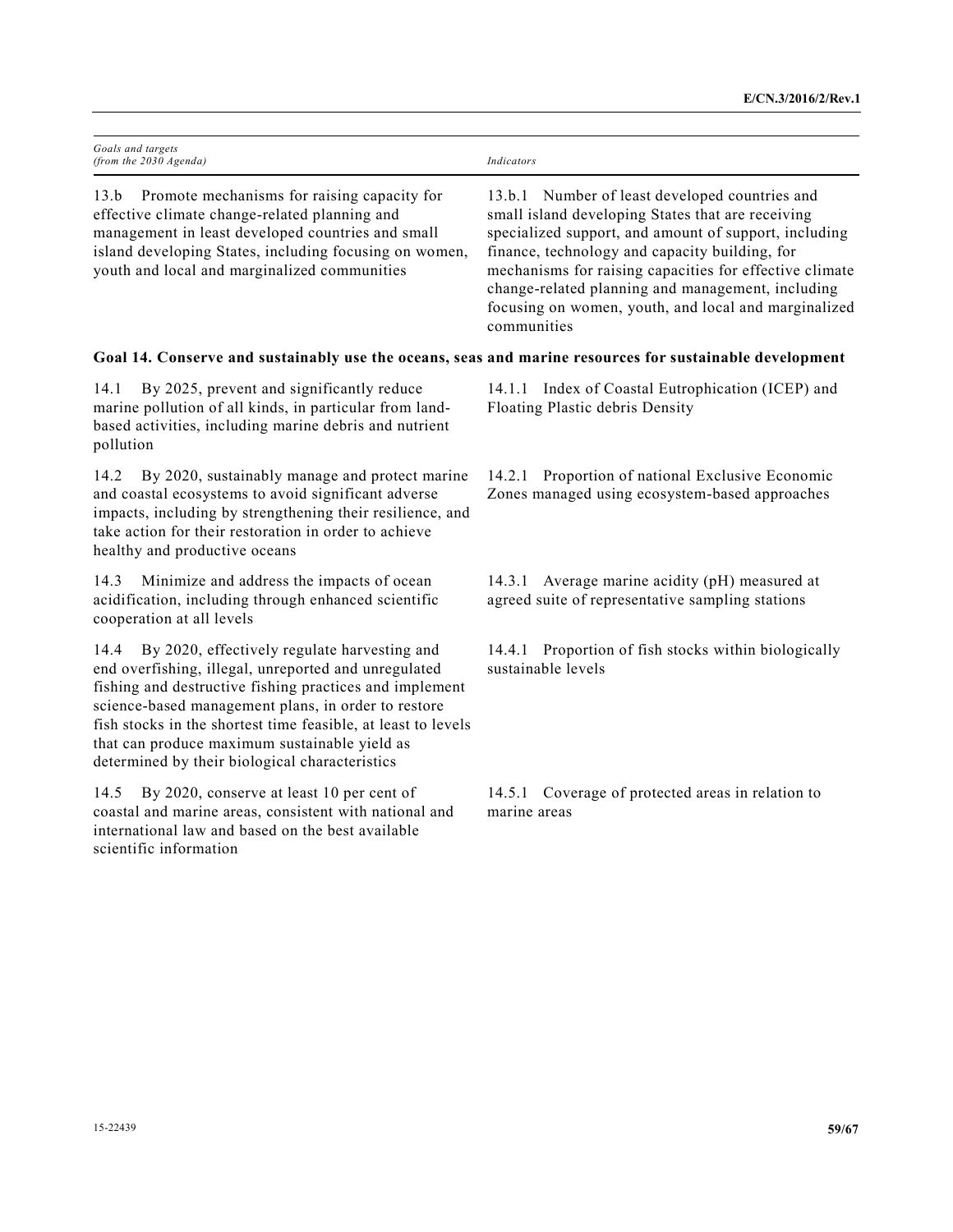| Goals and targets        |            |
|--------------------------|------------|
| (from the $2030$ Agenda) | Indicators |

14.6 By 2020, prohibit certain forms of fisheries subsidies which contribute to overcapacity and overfishing, eliminate subsidies that contribute to illegal, unreported and unregulated fishing and refrain from introducing new such subsidies, recognizing that appropriate and effective special and differential treatment for developing and least developed countries should be an integral part of the World Trade Organization fisheries subsidies negotiation*<sup>f</sup>*

14.7 By 2030, increase the economic benefits to small island developing States and least developed countries from the sustainable use of marine resources, including through sustainable management of fisheries, aquaculture and tourism

14.a Increase scientific knowledge, develop research capacity and transfer marine technology, taking into account the Intergovernmental Oceanographic Commission Criteria and Guidelines on the Transfer of Marine Technology, in order to improve ocean health and to enhance the contribution of marine biodiversity to the development of developing countries, in particular small island developing States and least developed countries

14.b Provide access for small-scale artisanal fishers to marine resources and markets

14.c Enhance the conservation and sustainable use of oceans and their resources by implementing international law as reflected in the United Nations Convention on the Law of the Sea, which provides the legal framework for the conservation and sustainable use of oceans and their resources, as recalled in paragraph 158 of "The future we want"

**\_\_\_\_\_\_\_\_\_\_\_\_\_\_\_\_\_\_** 

14.6.1 Progress by countries in the degree of implementation of international instruments aiming to combat illegal, unreported and unregulated fishing

14.7.1 Sustainable fisheries as a percentage of GDP in small island developing States, least developed countries and all countries

14.a.1 Proportion of total research budget allocated to research in the field of marine technology

14.b.1 Progress by countries in the degree of application of a legal/regulatory/policy/institutional framework which recognizes and protects access rights for small-scale fisheries

14.c.1 Number of countries making progress in ratifying, accepting and implementing through legal, policy and institutional frameworks, ocean-related instruments that implement international law, as reflected in UNCLOS, for the conservation and sustainable use of the oceans and their resources

*f* Taking into account ongoing World Trade Organization negotiations, the Doha Development Agenda and the Hong Kong ministerial mandate.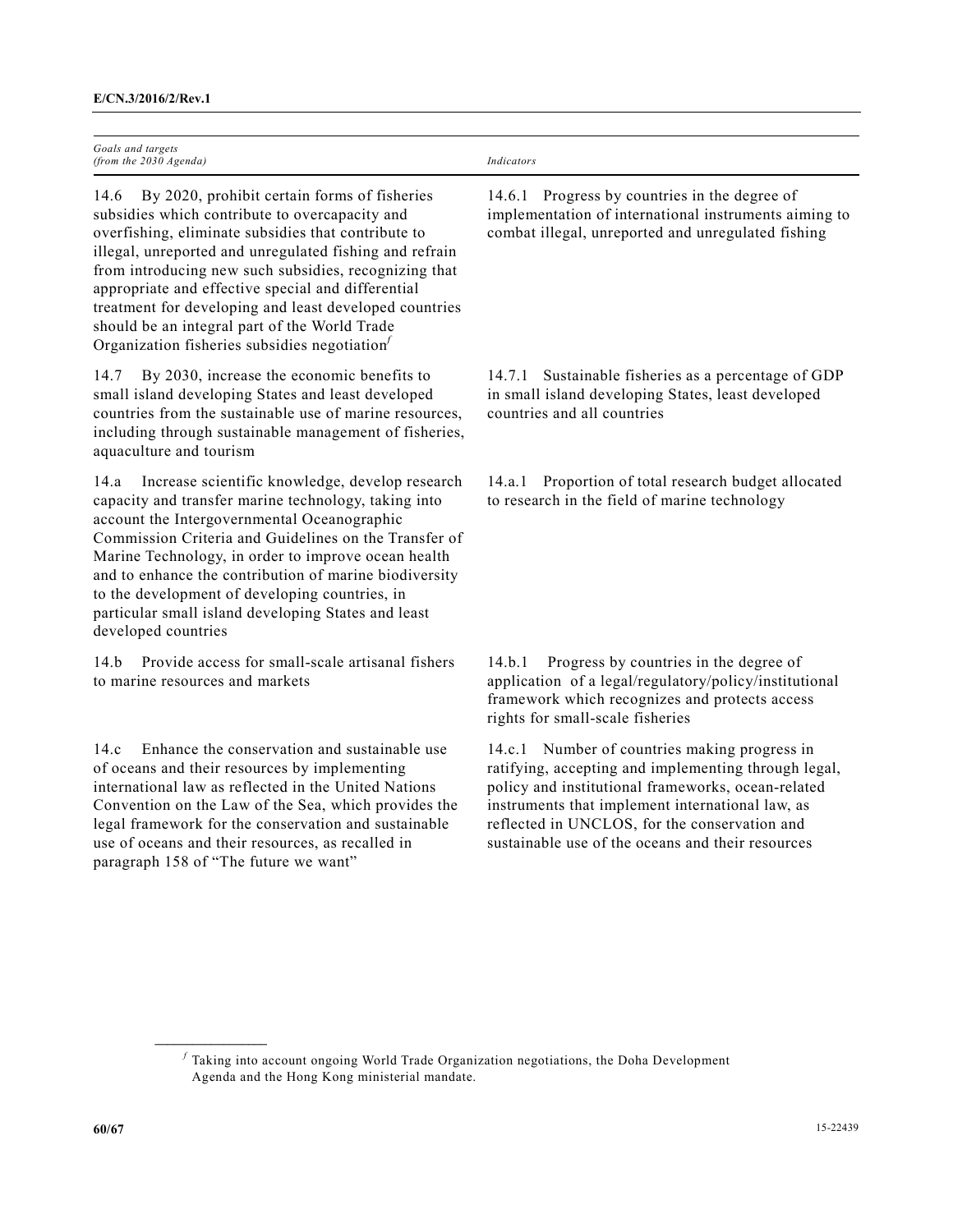| Goals and targets        |            |
|--------------------------|------------|
| (from the $2030$ Agenda) | Indicators |

## **Goal 15. Protect, restore and promote sustainable use of terrestrial ecosystems, sustainably manage forests, combat desertification, and halt and reverse land degradation and halt biodiversity loss**

15.1 By 2020, ensure the conservation, restoration and sustainable use of terrestrial and inland freshwater ecosystems and their services, in particular forests, wetlands, mountains and drylands, in line with obligations under international agreements

15.2 By 2020, promote the implementation of sustainable management of all types of forests, halt deforestation, restore degraded forests and substantially increase afforestation and reforestation globally

15.3 By 2030, combat desertification, restore degraded land and soil, including land affected by desertification, drought and floods, and strive to achieve a land degradation-neutral world

15.4 By 2030, ensure the conservation of mountain ecosystems, including their biodiversity, in order to enhance their capacity to provide benefits that are essential for sustainable development

15.5 Take urgent and significant action to reduce the degradation of natural habitats, halt the loss of biodiversity and, by 2020, protect and prevent the extinction of threatened species

15.6 Promote fair and equitable sharing of the benefits arising from the utilization of genetic resources and promote appropriate access to such resources, as internationally agreed

15.7 Take urgent action to end poaching and trafficking of protected species of flora and fauna and address both demand and supply of illegal wildlife products

15.8 By 2020, introduce measures to prevent the introduction and significantly reduce the impact of invasive alien species on land and water ecosystems and control or eradicate the priority species

15.9 By 2020, integrate ecosystem and biodiversity values into national and local planning, development processes, poverty reduction strategies and accounts

15.1.1 Forest area as a proportion of total land area

15.1.2 Proportion of important sites for terrestrial and freshwater biodiversity that are covered by protected areas, by ecosystem type

15.2.1 Progress towards sustainable forest management

15.3.1 Proportion of land that is degraded over total land area

15.4.1 Coverage by protected areas of important sites for mountain biodiversity

15.4.2 Mountain Green Cover Index

15.5.1 Red List Index

15.6.1 Number of countries that have adopted legislative, administrative and policy frameworks to ensure fair and equitable sharing of benefits

15.7.1 Proportion of traded wildlife that was poached or illicitly trafficked

15.8.1 Proportion of countries adopting relevant national legislation and adequately resourcing the prevention or control of invasive alien species

15.9.1 Progress towards national targets established in accordance with Aichi Biodiversity Target 2 of the Strategic Plan for Biodiversity 2011-2020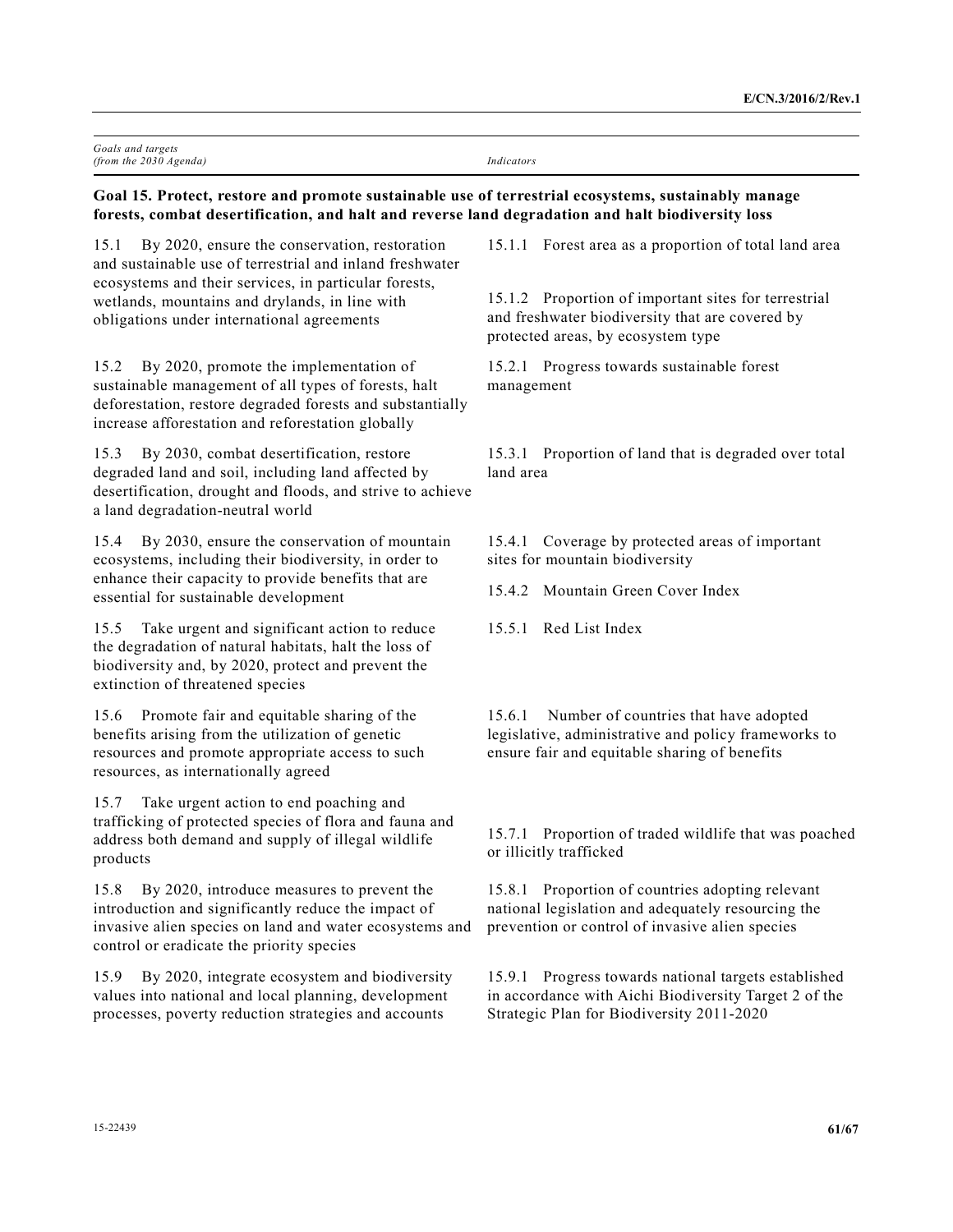| Goals and targets<br>(from the 2030 Agenda)                                                                                                                                                                                                                     | Indicators                                                                                                                                                                                             |
|-----------------------------------------------------------------------------------------------------------------------------------------------------------------------------------------------------------------------------------------------------------------|--------------------------------------------------------------------------------------------------------------------------------------------------------------------------------------------------------|
| Mobilize and significantly increase financial<br>15.a<br>resources from all sources to conserve and sustainably<br>use biodiversity and ecosystems                                                                                                              | 15.a.1 Official development assistance and public<br>expenditure on conservation and sustainable use of<br>biodiversity and ecosystems                                                                 |
| Mobilize significant resources from all sources<br>15.b<br>and at all levels to finance sustainable forest<br>management and provide adequate incentives to<br>developing countries to advance such management,<br>including for conservation and reforestation | 15.b.1 Official development assistance and public<br>expenditure on conservation and sustainable use of<br>biodiversity and ecosystems                                                                 |
| Enhance global support for efforts to combat<br>15.c<br>poaching and trafficking of protected species, including<br>by increasing the capacity of local communities to<br>pursue sustainable livelihood opportunities                                           | 15.c.1 Proportion of traded wildlife that was poached<br>or illicitly trafficked                                                                                                                       |
| Goal 16. Promote peaceful and inclusive societies for sustainable development, provide access to justice for<br>all and build effective, accountable and inclusive institutions at all levels                                                                   |                                                                                                                                                                                                        |
| Significantly reduce all forms of violence and<br>16.1<br>related death rates everywhere                                                                                                                                                                        | 16.1.1 Number of victims of intentional homicide<br>per 100,000 population, by sex and age                                                                                                             |
|                                                                                                                                                                                                                                                                 | 16.1.2 Conflict-related deaths per 100,000 population,<br>by sex, age and cause                                                                                                                        |
|                                                                                                                                                                                                                                                                 | 16.1.3 Proportion of population subjected to<br>physical, psychological or sexual violence in the<br>previous 12 months                                                                                |
|                                                                                                                                                                                                                                                                 | 16.1.4 Proportion of population that feel safe<br>walking alone around the area they live                                                                                                              |
| End abuse, exploitation, trafficking and all<br>16.2<br>forms of violence against and torture of children                                                                                                                                                       | 16.2.1 Proportion of children aged 1-17 years who<br>experienced any physical punishment and/or<br>psychological aggression by caregivers in the past<br>month                                         |
|                                                                                                                                                                                                                                                                 | 16.2.2 Number of victims of human trafficking per<br>100,000 population, by sex, age and form of<br>exploitation                                                                                       |
|                                                                                                                                                                                                                                                                 | 16.2.3 Proportion of young women and men aged 18-<br>29 years who experienced sexual violence by age 18                                                                                                |
| 16.3<br>Promote the rule of law at the national and<br>international levels and ensure equal access to justice<br>for all                                                                                                                                       | Proportion of victims of violence in the<br>16.3.1<br>previous 12 months who reported their victimization<br>to competent authorities or other officially recognized<br>conflict resolution mechanisms |
|                                                                                                                                                                                                                                                                 | 16.3.2<br>Unsentenced detainees as a proportion of<br>overall prison population                                                                                                                        |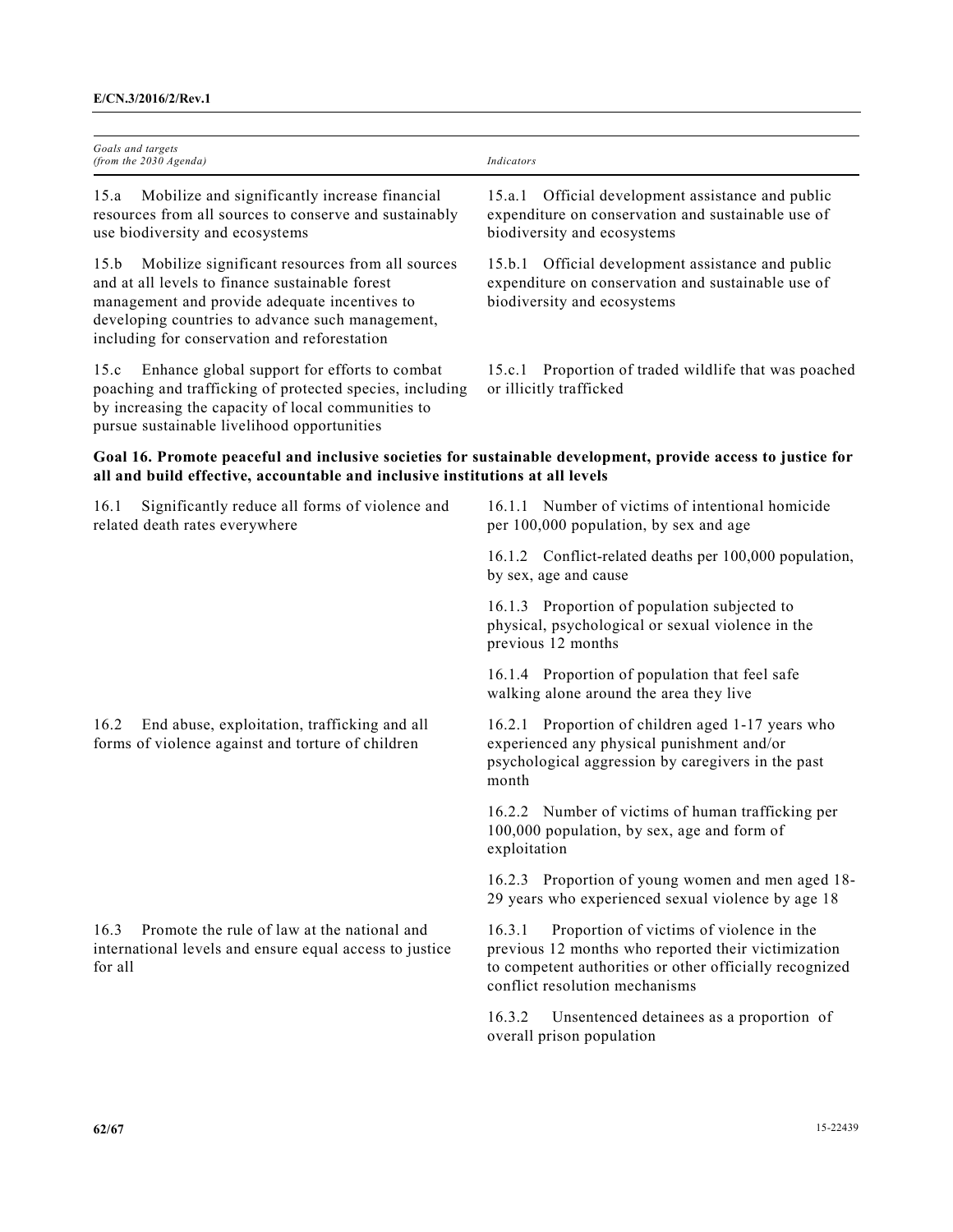| Goals and targets<br>(from the 2030 Agenda)                                                                                                                               | Indicators                                                                                                                                                                                                                                    |
|---------------------------------------------------------------------------------------------------------------------------------------------------------------------------|-----------------------------------------------------------------------------------------------------------------------------------------------------------------------------------------------------------------------------------------------|
| By 2030, significantly reduce illicit financial<br>16.4<br>and arms flows, strengthen the recovery and return of<br>stolen assets and combat all forms of organized crime | Total value of inward and outward illicit<br>16.4.1<br>financial flows (in current United States dollars)                                                                                                                                     |
|                                                                                                                                                                           | 16.4.2<br>Proportion of seized small arms and light<br>weapons that are recorded and traced, in accordance<br>with international standards and legal instruments                                                                              |
| Substantially reduce corruption and bribery in<br>16.5<br>all their forms                                                                                                 | Proportion of persons who had at least one<br>16.5.1<br>contact with a public official and who paid a bribe to a<br>public official, or were asked for a bribe by these<br>public officials, during the previous 12 months                    |
|                                                                                                                                                                           | 16.5.2<br>Proportion of businesses who had at least<br>one contact with a public official and who paid a bribe<br>to a public official, or were asked for a bribe by these<br>public officials, during the previous 12 months                 |
| 16.6<br>Develop effective, accountable and transparent<br>institutions at all levels                                                                                      | 16.6.1<br>Primary government expenditures as a<br>proportion of original approved budget, by sector (or<br>by budget codes or similar)                                                                                                        |
|                                                                                                                                                                           | Proportion of the population satisfied with<br>16.6.2<br>their last experience of public services                                                                                                                                             |
| Ensure responsive, inclusive, participatory and<br>16.7<br>representative decision-making at all levels                                                                   | Proportions of positions (by sex, age,<br>16.7.1<br>persons with disabilities and population groups) in<br>public institutions (national and local legislatures,<br>public service, and judiciary) compared to national<br>distributions      |
|                                                                                                                                                                           | Proportion of population who believe<br>16.7.2<br>decision-making is inclusive and responsive, by sex,<br>age, disability and population group                                                                                                |
| Broaden and strengthen the participation of<br>16.8<br>developing countries in the institutions of global<br>governance                                                   | Proportion of members and voting rights of<br>16.8.1<br>developing countries in international organizations                                                                                                                                   |
| By 2030, provide legal identity for all,<br>16.9<br>including birth registration                                                                                          | Proportion of children under 5 years of age<br>16.9.1<br>whose births have been registered with a civil<br>authority, by age                                                                                                                  |
| 16.10 Ensure public access to information and<br>protect fundamental freedoms, in accordance with<br>national legislation and international agreements                    | 16.10.1 Number of verified cases of killing,<br>kidnapping, enforced disappearance, arbitrary<br>detention and torture of journalists, associated media<br>personnel, trade unionists and human rights advocates<br>in the previous 12 months |
|                                                                                                                                                                           | 16.10.2 Number of countries that adopt and<br>implement constitutional, statutory and/or policy<br>guarantees for public access to information                                                                                                |
|                                                                                                                                                                           |                                                                                                                                                                                                                                               |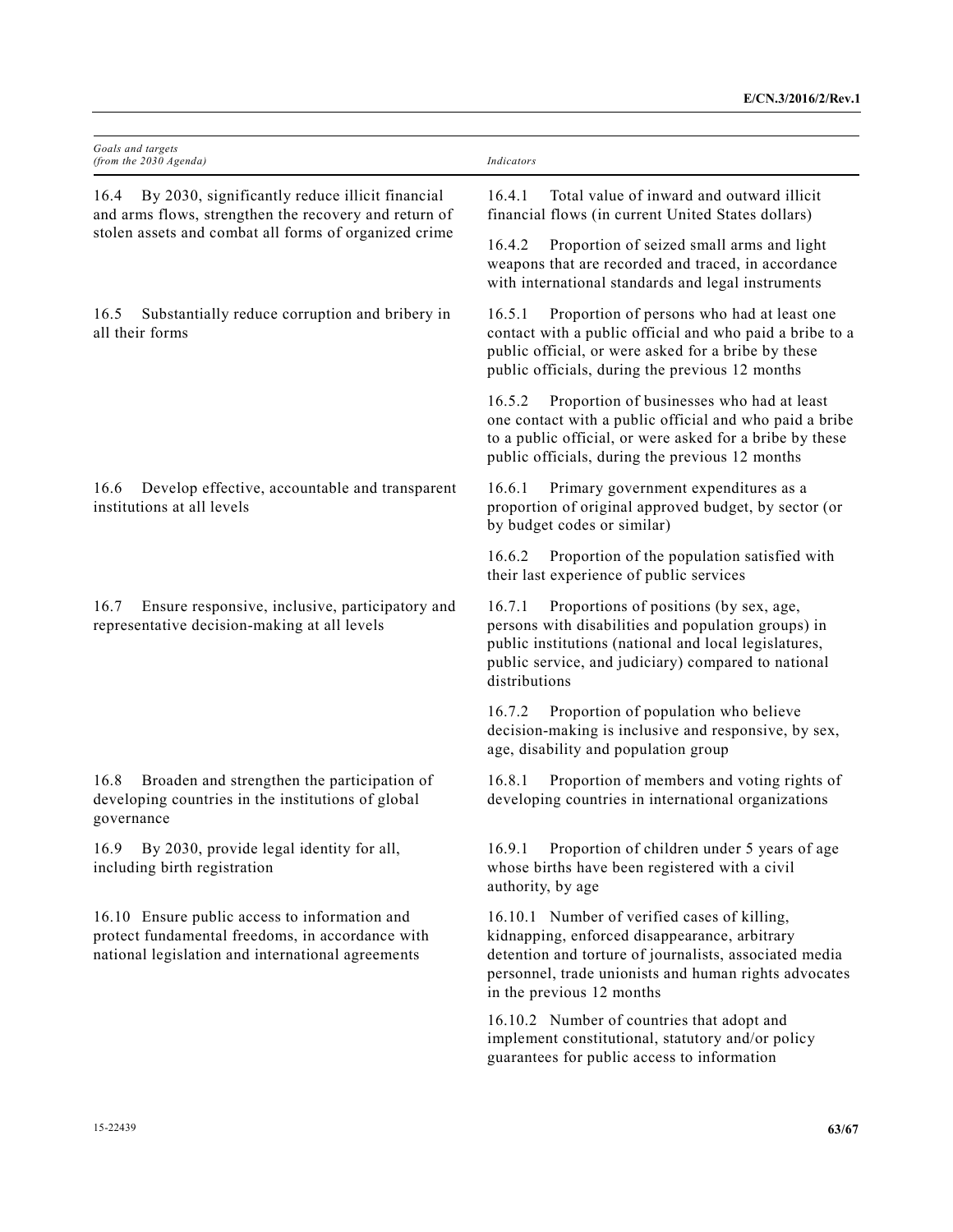| Goals and targets<br>(from the $2030$ Agenda)                                                                                                                                                                                              | Indicators                                                                                                                                                                                                                          |
|--------------------------------------------------------------------------------------------------------------------------------------------------------------------------------------------------------------------------------------------|-------------------------------------------------------------------------------------------------------------------------------------------------------------------------------------------------------------------------------------|
| Strengthen relevant national institutions,<br>16.a<br>including through international cooperation, for<br>building capacity at all levels, in particular in<br>developing countries, to prevent violence and combat<br>terrorism and crime | Existence of independent National Human<br>16.a.1<br>Rights Institutions in compliance with the Paris<br>Principles                                                                                                                 |
| Promote and enforce non-discriminatory laws<br>16.b<br>and policies for sustainable development                                                                                                                                            | 16.b.1 Proportion of population reporting having<br>personally felt discriminated against or harassed in the<br>previous 12 months on the basis of a ground of<br>discrimination prohibited under international human<br>rights law |

## **Goal 17. Strengthen the means of implementation and revitalize the Global Partnership for Sustainable Development**

#### **Finance**

17.1 Strengthen domestic resource mobilization, including through international support to developing countries, to improve domestic capacity for tax and other revenue collection

17.2 Developed countries to implement fully their official development assistance commitments, including the commitment by many developed countries to achieve the target of 0.7 per cent of gross national income for official development assistance (ODA/GNI) to developing countries and 0.15 to 0.20 per cent of ODA/GNI to least developed countries; ODA providers are encouraged to consider setting a target to provide at least 0.20 per cent of ODA/GNI to least developed countries

17.3 Mobilize additional financial resources for developing countries from multiple sources

17.4 Assist developing countries in attaining longterm debt sustainability through coordinated policies aimed at fostering debt financing, debt relief and debt restructuring, as appropriate, and address the external debt of highly indebted poor countries to reduce debt distress

17.5 Adopt and implement investment promotion regimes for least developed countries

17.1.1 Total government revenue as a proportion of GDP, by source

17.1.2 Proportion of domestic budget funded by domestic taxes

17.2.1 Net official development assistance, total and to least developed countries, as a proportion of OECD/Development Assistance Committee donors' gross national income

17.3.1 Foreign direct investments (FDI), official development assistance and South-South Cooperation as a proportion of total domestic budget

17.3.2 Volume of remittances (in United States dollars) as a proportion of total GDP

17.4.1 Debt service as a proportion of exports of goods and services

17.5.1 Number of countries that adopt and implement investment promotion regimes for least developed countries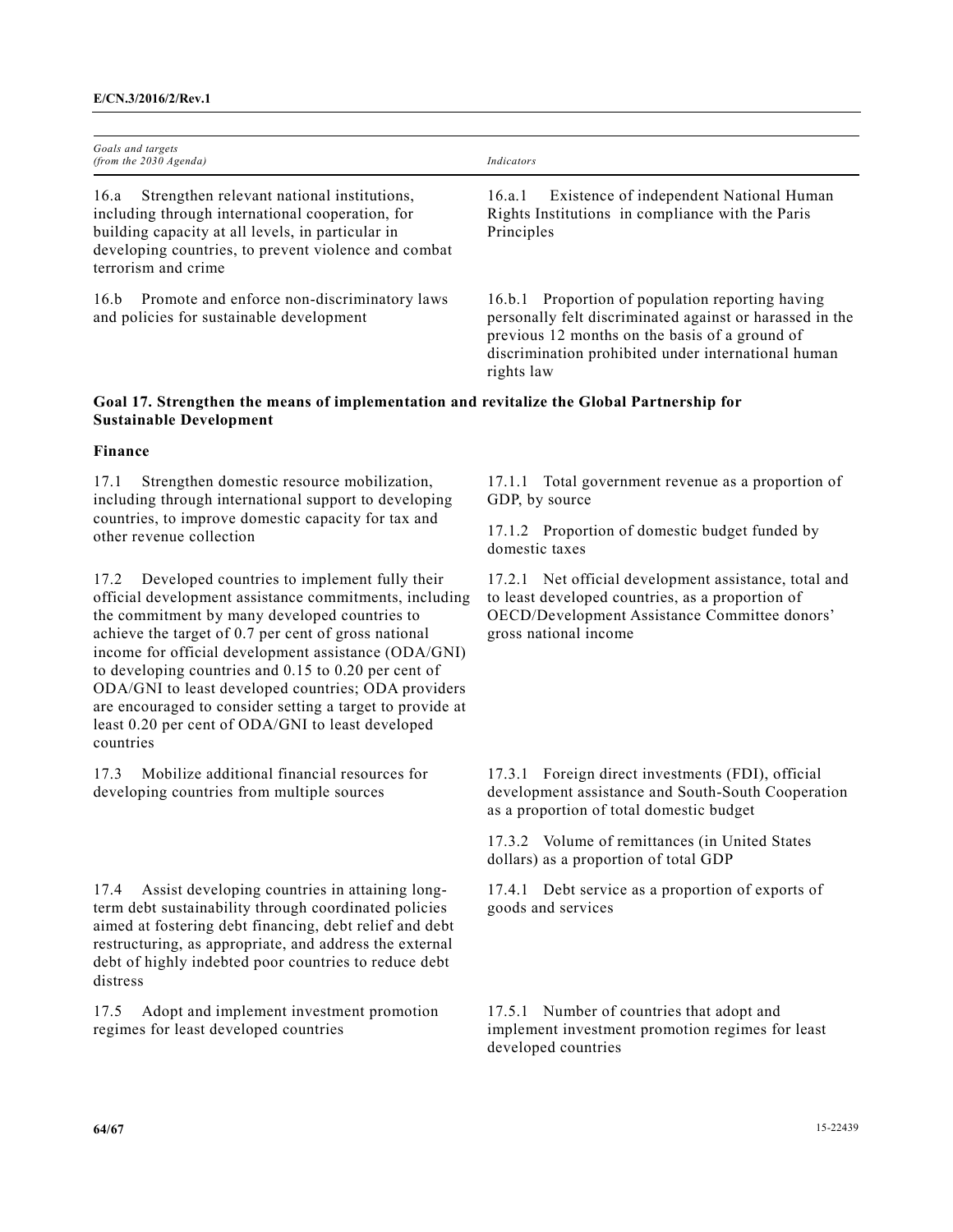| Goals and targets        |            |
|--------------------------|------------|
| (from the $2030$ Agenda) | Indicators |

## **Technology**

17.6 Enhance North-South, South-South and triangular regional and international cooperation on and access to science, technology and innovation and enhance knowledge-sharing on mutually agreed terms, including through improved coordination among existing mechanisms, in particular at the United Nations level, and through a global technology facilitation mechanism

17.7 Promote the development, transfer, dissemination and diffusion of environmentally sound technologies to developing countries on favourable terms, including on concessional and preferential terms, as mutually agreed

17.8 Fully operationalize the technology bank and science, technology and innovation capacity-building mechanism for least developed countries by 2017 and enhance the use of enabling technology, in particular information and communications technology

## **Capacity-building**

17.9 Enhance international support for implementing effective and targeted capacity-building in developing countries to support national plans to implement all the Sustainable Development Goals, including through North-South, South-South and triangular cooperation

## **Trade**

17.10 Promote a universal, rules-based, open, non-discriminatory and equitable multilateral trading system under the World Trade Organization, including through the conclusion of negotiations under its Doha Development Agenda

17.11 Significantly increase the exports of developing countries, in particular with a view to doubling the least developed countries' share of global exports by 2020

17.12 Realize timely implementation of duty-free and quota-free market access on a lasting basis for all least developed countries, consistent with World Trade Organization decisions, including by ensuring that preferential rules of origin applicable to imports from least developed countries are transparent and simple, and contribute to facilitating market access

17.6.1 Number of science and/or technology cooperation agreements and programmes between countries, by type of cooperation

17.6.2 Fixed Internet broadband subscriptions per 100 inhabitants, by speed

17.7.1 Total amount of approved funding for developing countries to promote the development, transfer, dissemination and diffusion of environmentally sound technologies

17.8.1 Proportion of individuals using the Internet

17.9.1 Dollar value of financial and technical assistance (including through North-South, South-South and triangular cooperation) committed to developing countries

17.10.1 Worldwide weighted tariff-average

17.11.1 Developing countries' and least developed countries' share of global exports

17.12.1 Average tariffs faced by developing countries, least developed countries and small island developing States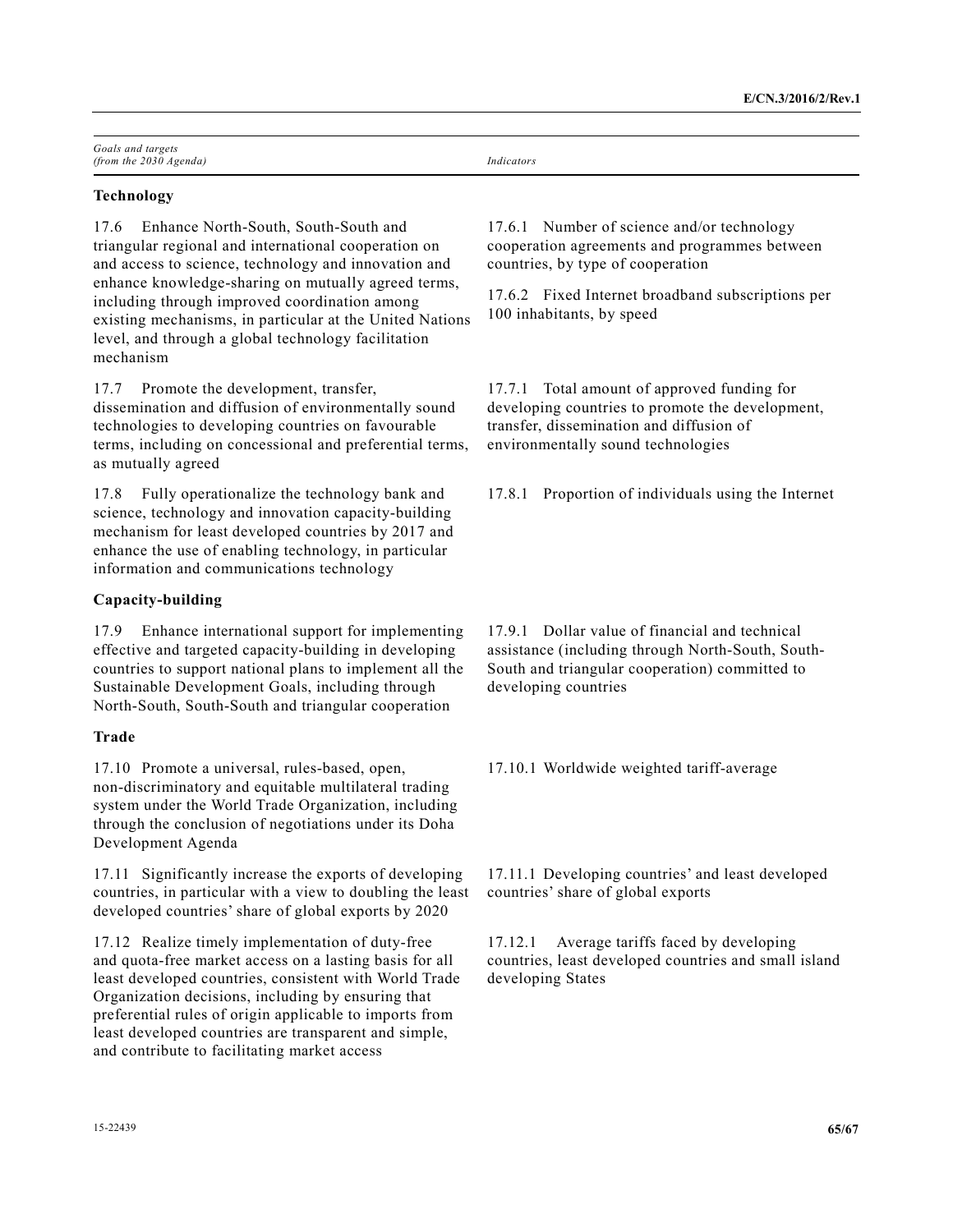*Goals and targets (from the 2030 Agenda) Indicators* 

#### **Systemic issues**

#### *Policy and institutional coherence*

17.13 Enhance global macroeconomic stability, including through policy coordination and policy coherence

17.14 Enhance policy coherence for sustainable development

17.15 Respect each country's policy space and leadership to establish and implement policies for poverty eradication and sustainable development

#### *Multi-stakeholder partnerships*

17.16 Enhance the Global Partnership for Sustainable Development, complemented by multi-stakeholder partnerships that mobilize and share knowledge, expertise, technology and financial resources, to support the achievement of the Sustainable Development Goals in all countries, in particular developing countries

17.17 Encourage and promote effective public, publicprivate and civil society partnerships, building on the experience and resourcing strategies of partnerships

#### *Data, monitoring and accountability*

17.18 By 2020, enhance capacity-building support to developing countries, including for least developed countries and small island developing States, to increase significantly the availability of high-quality, timely and reliable data disaggregated by income, gender, age, race, ethnicity, migratory status, disability, geographic location and other characteristics relevant in national contexts

17.19 By 2030, build on existing initiatives to develop measurements of progress on sustainable development that complement gross domestic product, and support

## 17.13.1 Macroeconomic Dashboard

17.14.1 Number of countries with mechanisms in place to enhance policy coherence of sustainable development

17.15.1 Extent of use of country-owned results frameworks and planning tools by providers of development cooperation

17.16.1 Number of countries reporting progress in multi-stakeholder development effectiveness monitoring frameworks that support the achievement of the sustainable development goals

17.17.1 Amount of United States dollars committed to public-private and civil society partnerships

17.18.1 Proportion of sustainable development indicators produced at the national level with full disaggregation when relevant to the target, in accordance with the Fundamental Principles of Official Statistics

17.18.2 Number of countries that have national statistical legislation that complies with the Fundamental Principles of Official Statistics

17.18.3 Number of countries with a National Statistical Plan that is fully funded and under implementation, by source of funding

17.19.1 Dollar value of all resources made available to strengthen statistical capacity in developing countries